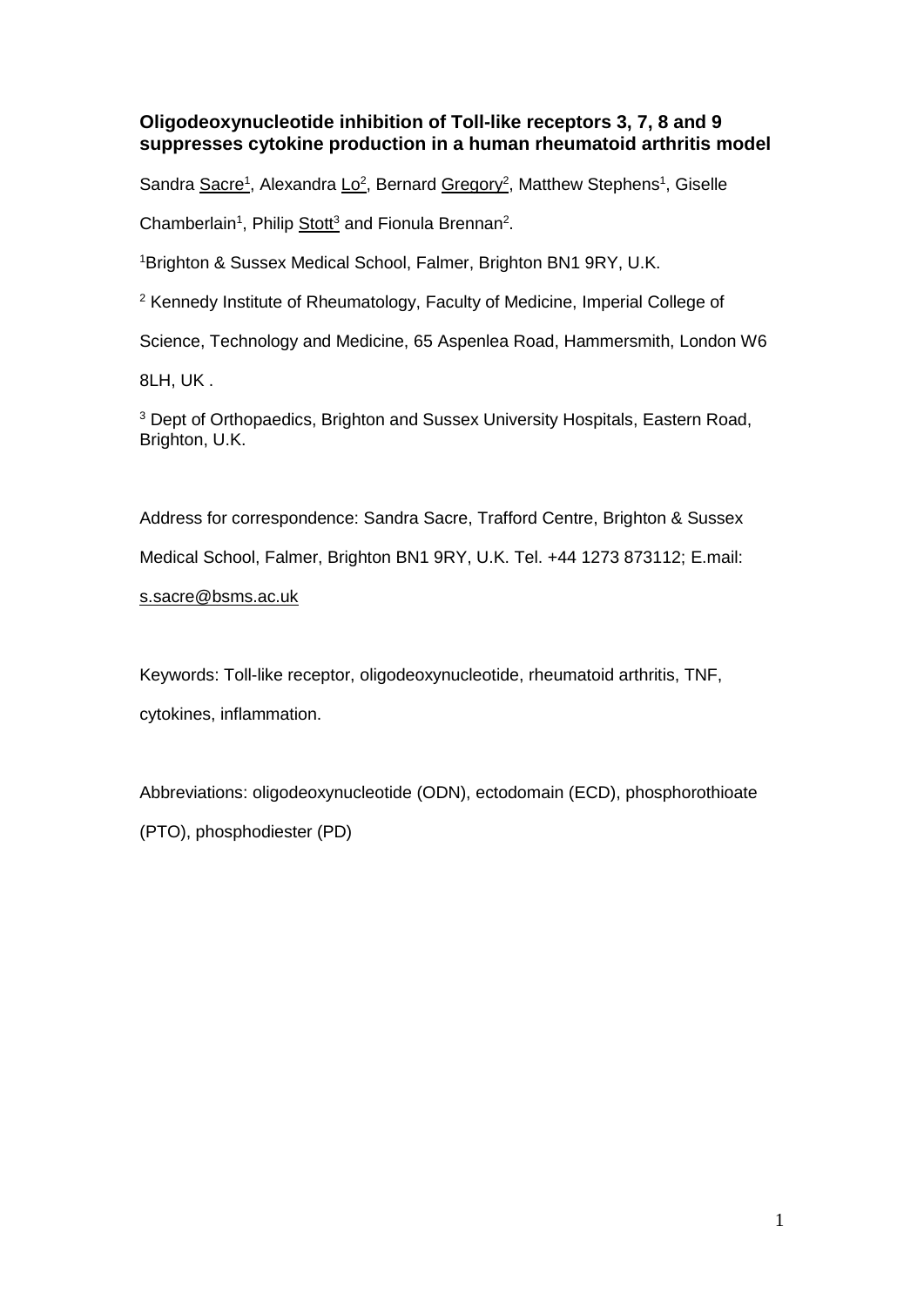# **Abstract**

Toll-like receptors (TLRs) are innate immune receptors that respond to both exogenous and endogenous stimuli and are suggested to contribute to the perpetuation of chronic inflammation associated with rheumatoid arthritis (RA). In particular, the endosomal TLRs 3, 7, 8 and 9 have more recently been postulated to be of importance in RA pathogenesis. In this study, pan inhibition of the endosomal TLRs by a phosphorothioate-modified inhibitory oligodeoxynucleotide (ODN) is demonstrated in primary human B cells, macrophages and RA fibroblasts. Inhibition of TLR8 was of particular interest as TLR8 has been associated with RA pathogenesis in both human and murine arthritis models. ODN1411 competitively inhibited TLR8 signaling and was observed to directly bind to a purified TLR8 ectodomain, suggesting inhibition was through a direct interaction with the receptor. Addition of ODN1411 to human RA synovial membrane cultures significantly inhibited spontaneous cytokine production from these cultures, suggesting a potential role for one or more of the endosomal TLRs in inflammatory cytokine production in RA and the potential for inhibitory ODNs as novel therapies.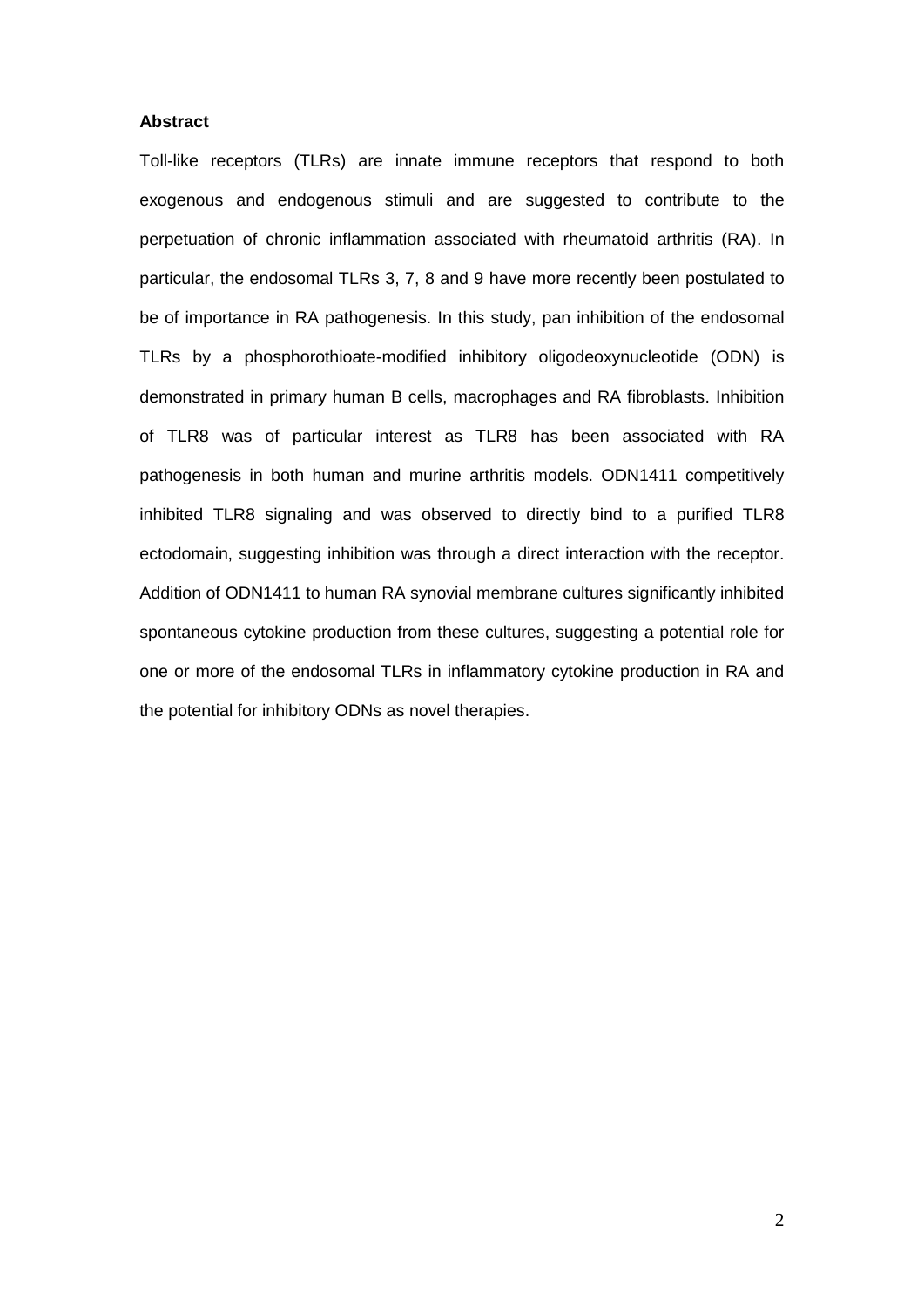## **Introduction**

Toll like receptors (TLRs) are a family of innate immune receptors that recognize exogenous ligands generated by viral and bacterial pathogens. In addition, they can respond to endogenous host molecules that can be produced as a consequence of tissue damage or inflammation [\[1\]](#page-17-0). Ten human TLRs have been identified, the majority of which are expressed at the cell surface. The exceptions are TLRs 3, 7, 8 and 9 that recognize nucleic acid sequences that are predominantly localized in the endosome  $[2]$ . Stimulation of TLRs activates nuclear factor  $(NF)$ - $\kappa B$  and interferon regulatory factors (IRFs) leading to the production of cytokines and other inflammatory mediators. In addition to their role in innate immunity, TLRs have been suggested to contributing to the pathogenesis of many autoimmune diseases, including systemic lupus erythematosus (SLE) and rheumatoid arthritis (RA) [\[3,](#page-17-2) [4\]](#page-17-3).

RA is a debilitating disease affecting approximately 1 in 100 people worldwide. It is characterized by an early and progressive destruction of the joints, associated with chronic inflammation which is sustained by infiltrating immune cells [\[5\]](#page-17-4). The factors responsible for perpetuating this chronic cycle of inflammation are still unclear. However, data from arthritis models have demonstrated that many of the TLRs can either induce and/or maintain joint inflammation in these models. In a human ex vivo model using RA synovial membrane cultures, we previously demonstrated a role for the TLR adaptor proteins myeloid differentiation primary response gene 88 (MyD88) and MyD88-adapter-like (Mal) in the spontaneous production of cytokines [\[6\]](#page-17-5). However, which TLRs were important remained unclear, as most TLRs are upregulated in synovial tissue and peripheral blood cells from RA patients [\[6-14\]](#page-17-5). In subsequent experiments, TLR8 was identified as a significant contributor of TNF production in human RA synovial tissue cultures. Furthermore, combined inhibition of TLRs 3, 7, 8 and 9, resulted in greater inhibition of TNF than blocking TLR8 alone, suggesting possible additional roles for other endosomal TLRs [\[7\]](#page-17-6).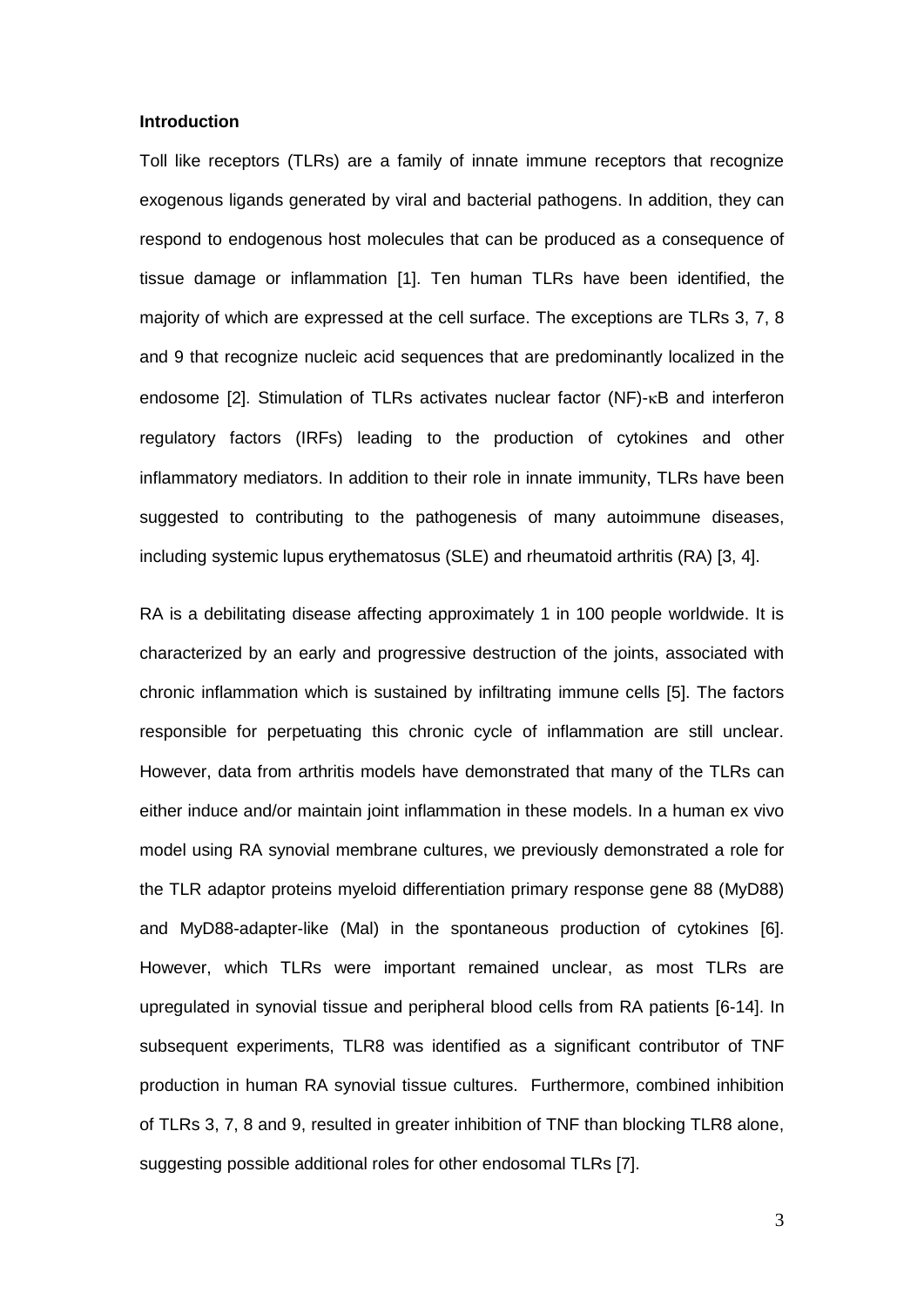Similar data suggesting a role for the endosomal TLRs has been produced in rodent arthritis models. In the rat pristine-induced arthritis (PIA) model, decreased expression of TLR3 via siRNA knockdown reduced disease severity, whereas a TLR9 antagonist delayed disease onset and decreased severity of disease [\[15,](#page-18-0) [16\]](#page-18-1). Systemic knockout or intra-articular knockdown of TLR7 in rodent collagen induced arthritis (CIA) models has been reported to decrease established disease progression and radiological measures of disease activity respectively [\[17,](#page-18-2) [18\]](#page-18-3). Whereas, human TLR8 transgenic mouse chimeras develop spontaneous arthritis and show an enhanced susceptibility to CIA [\[19\]](#page-18-4). Together these experimental models along with the human tissue studies suggest that inhibition of TLR8 and possibly other endosomal TLRs may provide a novel way to control inflammation in RA joint tissue.

Several approaches are currently being developed to inhibit endosomal TLRs as future therapeutics. One promising class of inhibitors that have been under investigation for the treatment of SLE for many years, are inhibitory oligodeoxynucleotides (ODN) containing Phosphorothioate (PTO) modifications of the backbone. They are short single stranded DNA sequences that were initially described as inhibitors of TLR9 activation, but it was later discovered that some sequences could inhibit TLR3, TLR7 or both TLR7 and 9 [\[20-22\]](#page-18-5). There have also been reports that inhibitory ODNs can suppress disease severity in a murine CIA model and an inflammatory arthritis model induced by intra-articular injection of CpG DNA [\[23,](#page-18-6) [24\]](#page-18-7). The aims of this current study were to investigate the effect of an inhouse ODN (ODN1411) on TLR activation in primary human cells and spontaneous cytokine production from human RA synovial membrane cultures.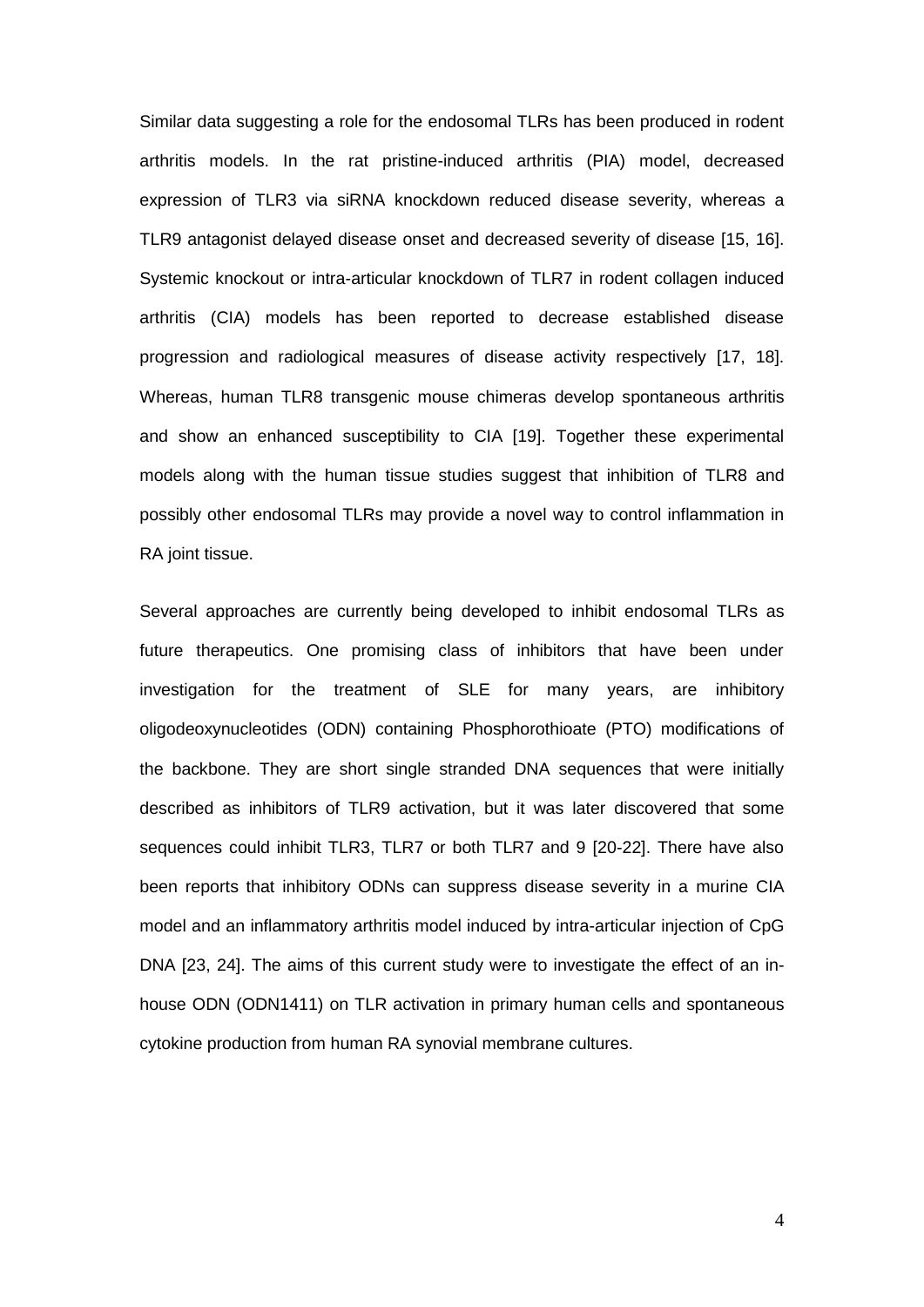## **Results**

# **ODN1411 inhibits cytokine production induced by TLR3, 7, 8 and 9 from human cells**

The effect of ODN1411 on TLR function was investigated in primary human cells. ODN1411 inhibited IL-6 induced by imiquimod (TLR7 ligand) and by ODN2006 (TLR9 ligand) in primary human B cells in a dose dependent manner (Figure 1A), with no effect on cell viability (Figure 1B). At the highest dose it significantly inhibited TLR7 and TLR9 induced IL-6 by 87.59%  $\pm$ 5.041 (p=0.0033) and 84.92%  $\pm$ 3.043 (p=0.0013) respectively (Figure 1C). To examine the function of the other TLRs, primary human RASFs and M-CSF-derived macrophages were used. Activation of TLR3 stimulates different pathways in these cell types. In RASF poly IC (TLR3 ligand) activates the  $NF$ - $\kappa$ B pathway where IL-6 production was measured by ELISA. In these cells, TLR3 induced IL-6 production was inhibited in a dose dependent manner by ODN1411 (Figure 1D), with no effect on cell viability (Figure 1E). In pooled data there was a  $95.56\%$   $\pm 1.803$  (p=0.004) inhibition with the top concentration of ODN1411, but TLR4 induced IL-6 was unaffected (Figure 1F).

Poly IC does not activate NF- $\kappa$ B in primary human macrophages but does stimulate the production of Type I interferon [\[25\]](#page-18-8). To examine TLR3 activation in macrophages IP-10 an interferon inducible chemokine, produced on activation of TLR3 or TLR4 was measured by ELISA. ODN1411 inhibited TLR3 induced IP-10 in a dose dependent manner (Figure 2A) with no effect on cell viability (Figure 2B). At the highest concentration ODN1411 inhibited TLR3 induced IP-10 by  $79.25\%$   $\pm$ 14.69 (p=0.0327) but did not inhibit LPS activation of TLR4 (Figure 2C). However, macrophages can also respond to a wide variety of other TLR ligands to activate NF- B and generate TNF. In macrophages, ODN1411 also dose dependently inhibited TNF production produced by a TLR7/8 ligand R-848 (Figure 2D), with no effect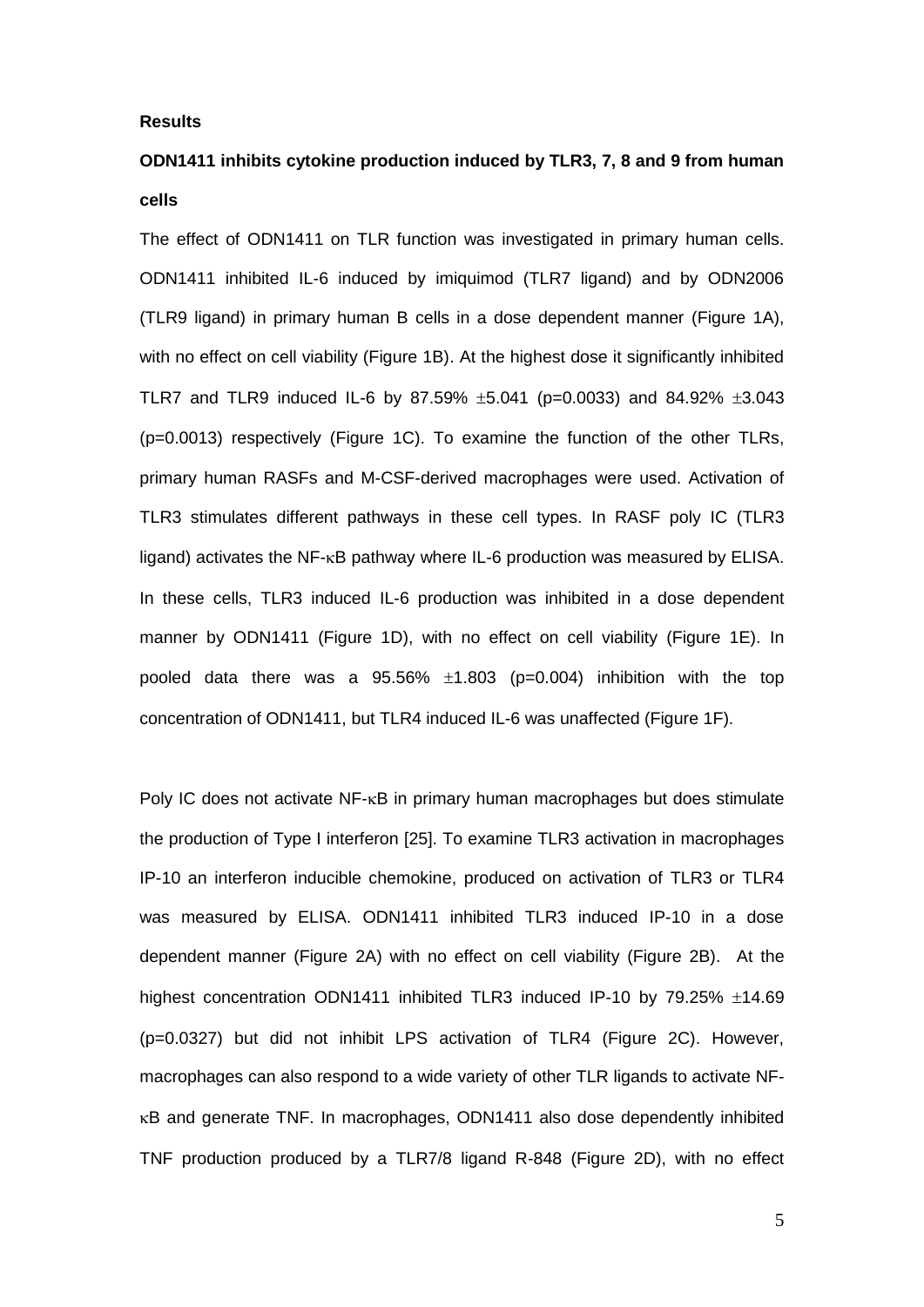observed on cell viability (Figure 2E). At the highest concentration ODN1411 inhibited R-848 induced TNF by  $93.94\% \pm 2.698$  (p=0.0008), but not by ligands that activate TLR1/2 (Pam3), TLR4 (LPS) or TLR5 (Flagellin) (Figure 2F), TLR7 ligands do not induce cytokine production from macrophages so it is assumed that R-848 activates TLR8 in these cells [\[7\]](#page-17-6).

# **ODN1411 inhibition of TLR8-induced TNF in human M-CSF-derived macrophages is not sequence-specific**

To assess the importance of the CCT and GGG motifs present in ODN1411, four other ODN sequences were tested in M-CSF derived macrophages. ODN1411-rev is the reverse sequence of ODN1411, although the sequence order has been changed this ODN still contains CCT and GGG motifs. ODN1412 also contains a CCT and a GGG motif where the rest of the sequence is random, ODN1413 contains two CCT motifs where the rest of the sequence is random and the fourth sequence ODN1612 does not contain either motif. ODN1612 was used as a control ODN in a previously published collagen induced arthritis study [\[23\]](#page-18-6). All of the ODNs inhibited TLR8 induced TNF production to an equivalent extent to ODN1411 (Figure 3A-B), with no loss in cell viability (Figure 3C). When data was pooled from 3 independent experiments from separate donors there was a significant inhibition of TNF production for all of the ODNs tested (Figure 3D).

# **ODN1411 inhibits TLR8 by inhibiting phosphorylation of signaling molecules and activation of NF-B**

Several mechanisms have been proposed for the inhibitory action of ODNs, varying from inhibition of signaling pathways, interactions with accessory molecules to a direct interaction with the TLRs [\[20,](#page-18-5) [26-29\]](#page-18-9). To assess the level at which the inhibition occurred, the activation of p54 Jun N-terminal Kinase (JNK), p38 mitogen-activated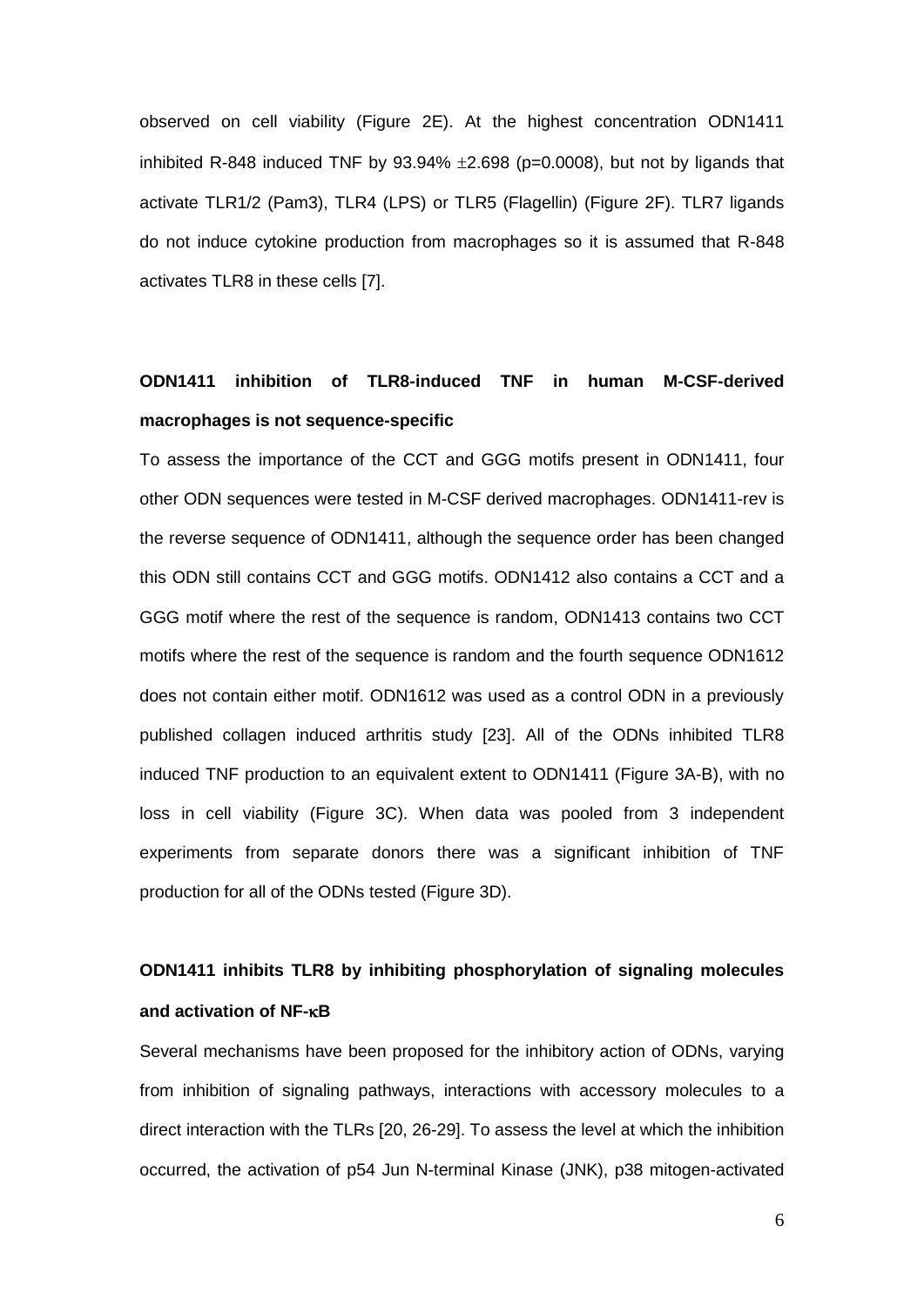protein kinases (MAPK), p42/44 extracellular signal-regulated kinase (ERK) and NF-  $\kappa$ B were examined; these events are required for TNF and IL-6 production [\[30\]](#page-19-0). LPS was used as a control in these experiments as this also results in a powerful activation of these signaling pathways in macrophages and RASFs. In addition, LPS induced cytokine production was unaffected by ODN1411 in the previous experiments. Macrophages were stimulated for 15 minutes with LPS or 30 minutes with R-848; time points previously determined to give maximal phosphorylation of these proteins in macrophages [\[7\]](#page-17-6). ODN1411 inhibited phosphorylation of p54 JNK, P42/44 ERK and P38 MAPK in the R-848 treated cells but no inhibition was observed in the cells treated with LPS (Figure 4A). RASFs were stimulated for 30 minutes with LPS or 2 hours with poly IC. ODN1411 inhibited phosphorylation of P42/44 ERK and P38 MAPK in the poly IC treated cells but no inhibition was observed in the cells treated with LPS (Figure 4B). In addition, downstream activation of  $NF$ - $\kappa$ B was measured. R-848 but not LPS activation of NF-<sub>K</sub>B was suppressed in macrophages treated with ODN1411 by 53.3 %  $\pm$ 14.3 (p= 0.0078) (Figure 4C). In RASFs poly IC but not LPS activation of NF- $\kappa$ B was suppressed by 100 % (p= 0.0053) (Figure 4D).

# **ODN1411 associates directly with TLR8 in a plate binding assay**

The signaling data indicated that the inhibitory effect of ODN1411 on TLR8 was an early event. It seemed unlikely to be inhibition of an early signaling molecule as the cell surface TLRs use the same signaling pathways but were not inhibited by ODN1411. Inhibitory ODNs have been reported to directly bind to TLR3 and TLR9 [\[20,](#page-18-5) [26\]](#page-18-9). Therefore, to investigate the possibility of a direct interaction with TLR8, increasing concentrations of R-848 were added to macrophages in combination with a fixed dose of  $10.5\mu$ M ODN1411. The results revealed that the inhibitory effect on TNF production was significantly decreased with increasing concentrations of R-848, demonstrating a competitive inhibition by ODN1411 (Figure 5A). The competitive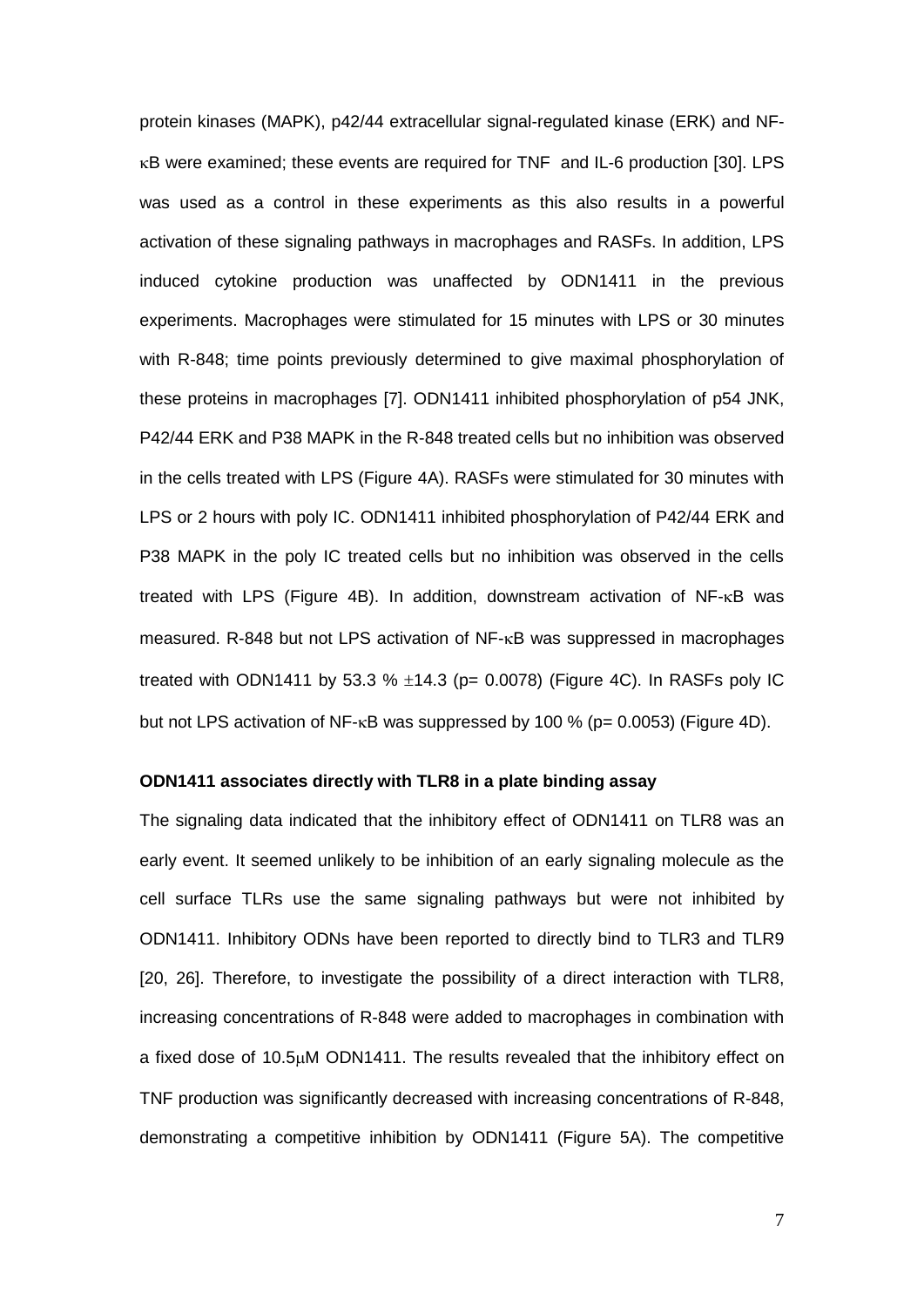nature of the inhibition suggested that this could be a direct effect of ODN1411 on TLR8.

To examine the possibility that ODN1411 could directly interact with TLR8, a chimera of the ectodomain (ECD) of TLR8 fused to murine Fc was generated. This fusion protein could be coated onto a plate to act as a binding partner for a 3' fluorescein conjugated version of ODN1411 (ODN1411-Flu). A commercially available TLR1-Fc and the appropriate human and murine immunoglobulins (Ig) were used as controls. A TLR1-Fc was chosen as we had previously observed no inhibition of TLR1/2 activation by ODN1411. The ability ODN1411-Flu to bind each protein was measured by a fluorescence plate reader (Figure 5B). ODN1411-Flu bound to the TLR8-Fc but did not bind to TLR1-Fc or the Ig controls (Figure 5B).

# **ODN1411 inhibits the spontaneous production of cytokines from RA membrane cultures**

The ability of ODN1411 to inhibit endosomal TLR activation in human cells and our previous study indicating a role for TLR8 and possibly other endosomal TLRs in RA, made ODN1411 a good candidate to test in the human ex vivo RA model [\[6,](#page-17-5) [7\]](#page-17-6). This model was used for the initial studies that identified the importance of TNF in RA and is an accepted model of human RA [\[31\]](#page-19-1). The model uses cells derived from RA synovial membranes removed from patients during elective surgery. These cultures comprise of T cells, B cells, macrophages and synovial fibroblasts that spontaneously release cytokines without the requirement of exogenous stimulation [\[6\]](#page-17-5). ODN1411 was found to dose dependently inhibit spontaneous production of TNF from RA synovial membrane cultures (Figure 6A) without any effect on cell viability (Figure 6B). The top concentration of ODN1411, led to a significant inhibition of spontaneous TNF (44.1%±17.3, P=0.007), IL-1 (65.4%±7.6, P=0.004) and IP-10 (61.9%±16.4, P=0.0277) production in data pooled from 8-14 unrelated donor RA synovial membrane cultures (Figure 6C).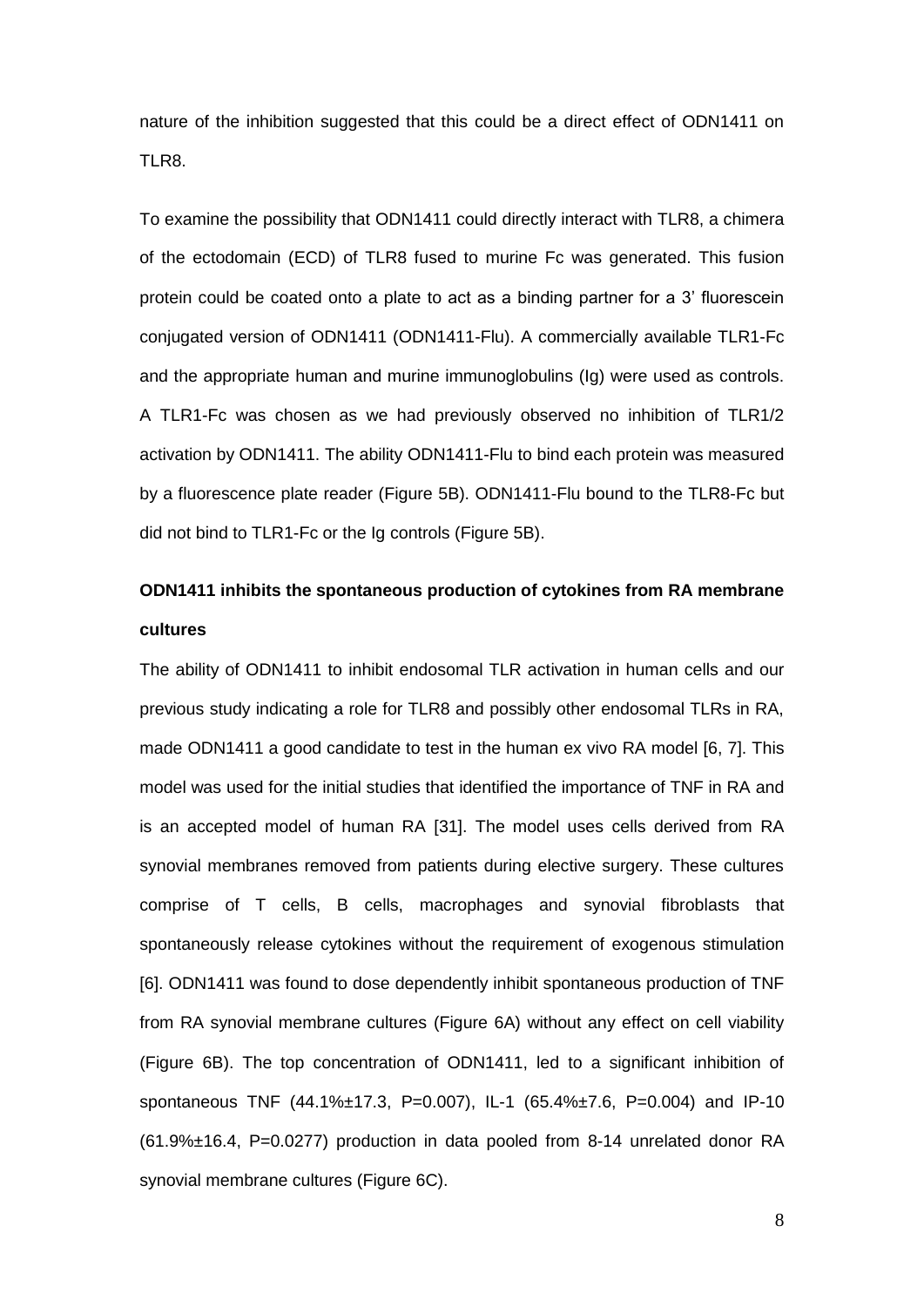## **Discussion**

This study initially set out to investigate the effect of ODN1411 on TLR signaling in primary human cells. ODN1411 inhibited the endosomal TLRs 3, 7, 8 and 9 in primary human cells. The ability of an ODN to inhibit TLRs 3, 7 or 9 was consistent with earlier studies using other inhibitory ODNs [\[20-22\]](#page-18-5). In addition, we discovered that ODN1411 also inhibited R-848 induction of TNF in macrophages. Although R-848 is a TLR7/8 agonist, TLR7 ligands do not activate TNF production in macrophages, suggesting that R-848 acts solely through TLR8 in these cells [\[7\]](#page-17-6). This is the first study to our knowledge to report inhibition of TLR8 by an inhibitory ODN and consequently of an ODN that can inhibit all of the endosomal TLRs.

A diverse range of inhibitory ODNs have been reported to suppress TLR activation, with both the sequence and PTO modification suggested as important factors for this activity. PTO modification makes the DNA backbone more resistant to degradation by DNAse than a phosphodiester linkage. In addition, the DNA sugar backbone with this modification has been shown to be inhibitory against TLR9 activation even in the absence of the nitrogenous bases [\[32\]](#page-19-2). The presence of the triplets CCT and GGG have been demonstrated to be important for inhibition of TLR9 whereas TLR7 inhibition is considered to be sequence independent [\[33\]](#page-19-3). ODN1411 contained both of these triplets which may explain why it was an effective inhibitor of both TLR7 and TLR9 in B cells. However, neither of these motifs appeared to be essential for the inhibition of TLR8 induced TNF in M-CSF derived macrophages. Moreover, reversing the sequence of ODN1411 also had no effect on the ability to inhibit TLR8 demonstrating that the order of the nucleotide sequence was also not essential for the inhibitory action. Alternatively, it may be the modified DNA sugar backbone that is sufficient for this inhibition, as was reported for TLR9 [\[32\]](#page-19-2).

The mechanism by which inhibitory ODNs block TLR function has been suggested to be through direct binding to the TLR ectodomain, disruption of downstream signaling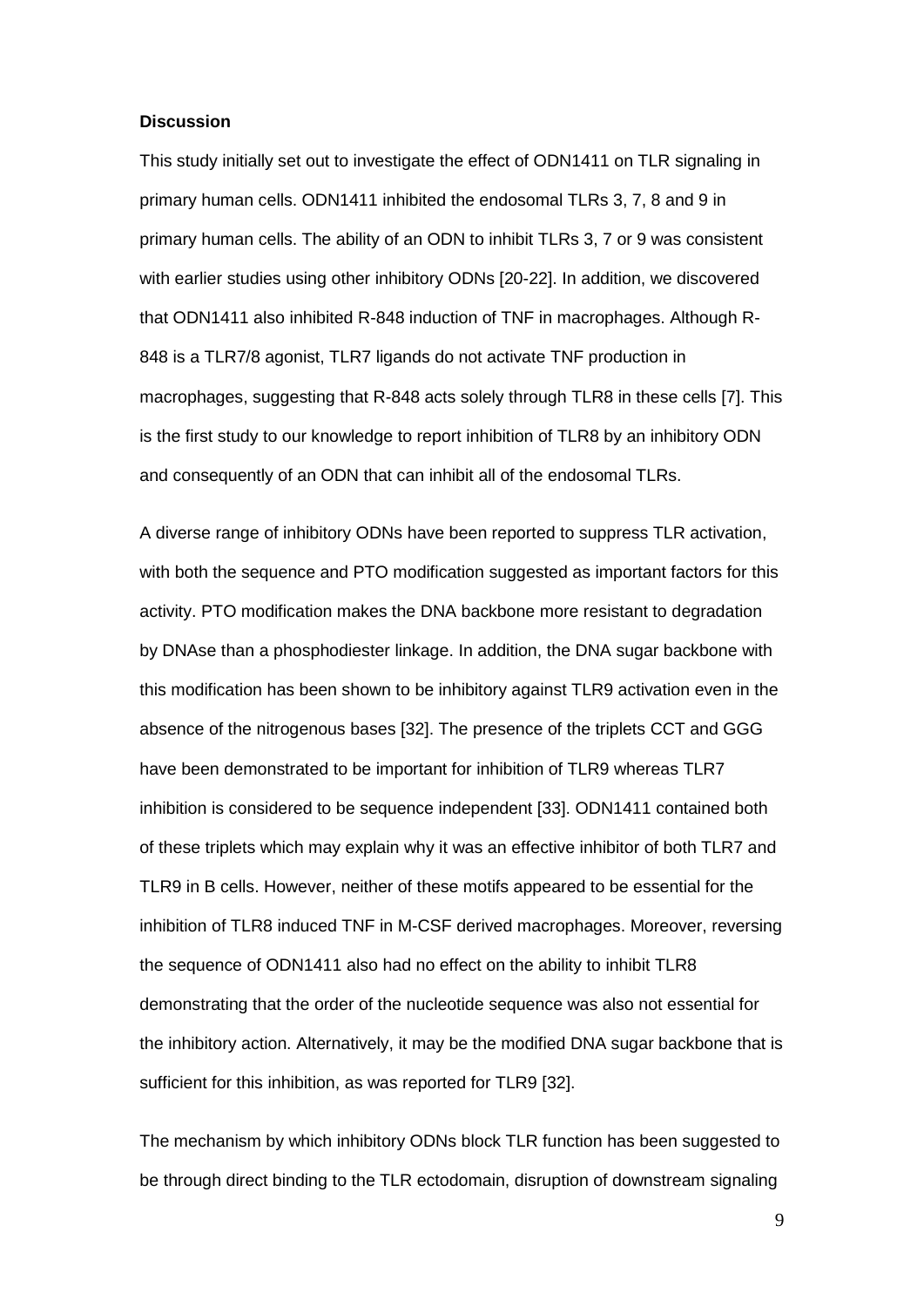molecules or a direct interaction with high mobility group box (HMGB) proteins that bind nucleic acids and thereby assist in TLR signaling [\[20,](#page-18-5) [26-29\]](#page-18-9). An investigation into the mechanism revealed that ODN1411 inhibited R-848 induced phosphorylation of p38 MAPK, P42/44 ERK and P54 JNK in macrophages, suggesting that inhibition was an early event, possibly at the level of receptor activation. Inhibition of early signaling molecules seemed less probable given that the signaling pathways leading to MAPK activation are shared by most of the TLRs, yet ODN1411 did not suppress activation of TLRs 2, 4 or 5. It also seemed unlikely that the inhibitory actions of ODN1411 were mediated by a HMGB protein, as ODN1411 was able to inhibit the small molecular weight TLR agonists R-848 and imiquimod that would not be expected to interact with HMGB proteins. Indeed, HMGB1 deficient plasmacytoid dendritic cells have previously been shown to be unaffected compared to wild type cells upon imiquimod activation [\[29\]](#page-19-4). However, experimental data would be required to exclude a role for HMGB proteins.

It was also unlikely that the inhibition of endosomal TLR signaling by ODN1411 was due to ODN1411 out-competing the uptake of the TLR ligands. Activation of the small molecular weight ligand R-848 that can diffuse across the membrane was competitively inhibited by ODN1411. In addition, confocal images of M-CSF derived macrophages in the absence or presence of 42μM ODN1411 after a 30 minute incubation with 20μg/ml fluorescence labelled Poly I:C did not show any difference in the uptake of Poly IC (data not shown).

It therefore appeared most likely that the inhibitory effect was mediated via a direct interaction with the endosomal TLRs. Evidence to support this hypothesis came from two studies demonstrating direct binding of inhibitory sequences to TLR3 and TLR9 [\[20,](#page-18-5) [26\]](#page-18-9). In the current study, inhibition of TLR8 was competitive *in vitro* and it was observed that ODN1411 may directly bind to the ECD of TLR8. The fact that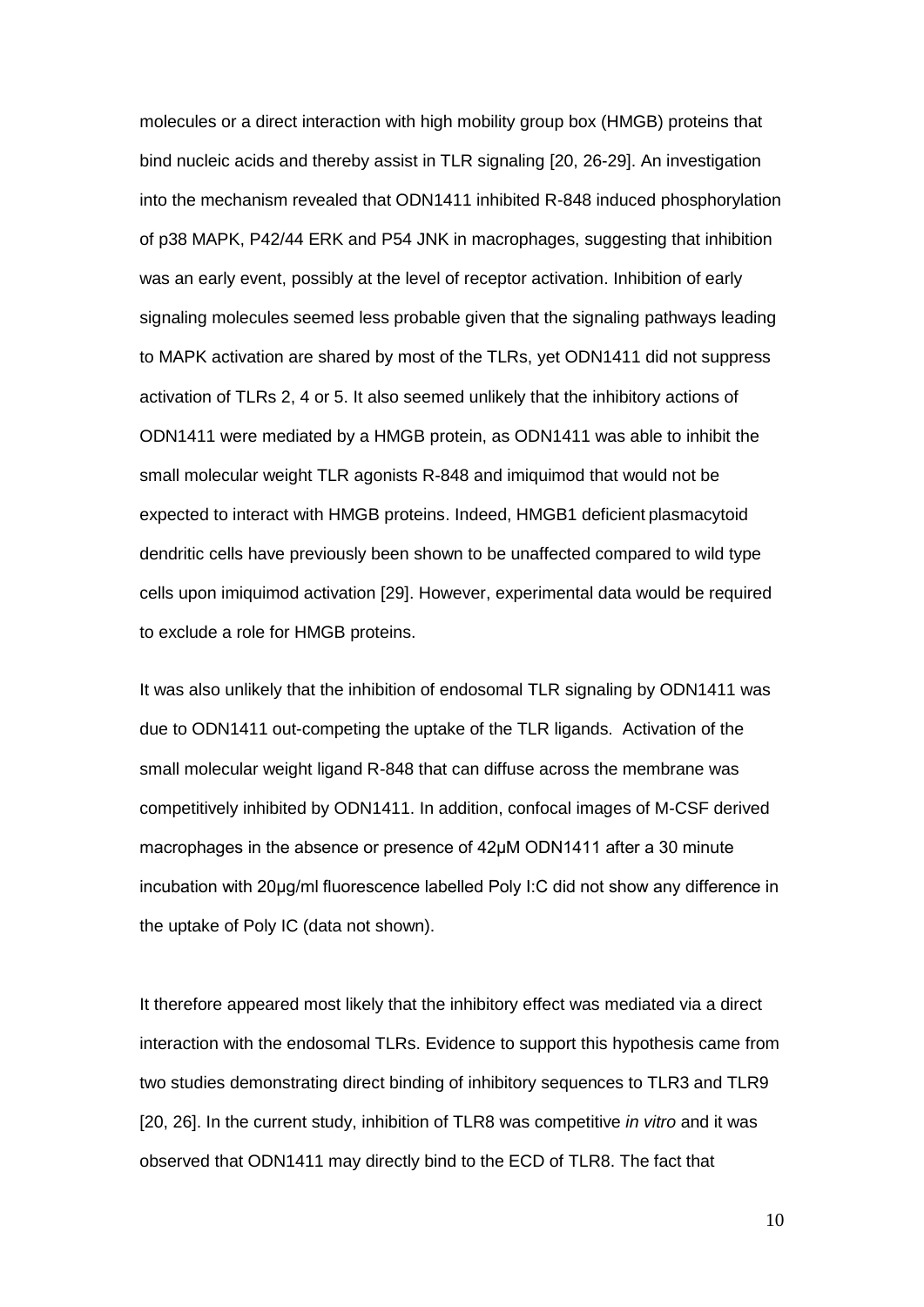ODN1411 did not bind to TLR1-Fc was consistent with the observation that ODN1411 did not inhibit TLR1/2 induced TNF production in macrophages. This suggested that the mechanism of TLR8 inhibition may be mediated through a direct interaction with the receptor. However, further investigation of a direct binding event using other techniques such as surface plasmon resonance assay would be required for definitive confirmation of such an interaction. Given the previous report of ODN interactions with TLR3 and TLR9 and the fact that all of the endosomal TLRs recognise nucleic acid structures as their ligands, it is conceivable that ODN1411 may also inhibit TLR3, 7 and 9 through a similar mechanism [\[20,](#page-18-5) [26\]](#page-18-9).

A potential application for inhibitory ODNs has been suggested for the treatment of autoimmune diseases and in particular SLE [\[4\]](#page-17-3). Early studies using inhibitory ODNs in murine models of arthritis have demonstrated suppression of disease activity in both a collagen induced arthritis (CIA) model and an inflammatory arthritis model [\[23,](#page-18-6) [24\]](#page-18-7). However, in both studies the ODNs were given prophylactically prior to disease induction by intra-articular injection of CpG DNA or complete Freund's adjuvant containing mycobacterium DNA, both activators of TLR9. As a result, it is difficult to determine if disease suppression by the ODN in these studies was due to an effect on preventing disease induction or was actually having an effect on disease pathology. Instead, in this study a human culture model of RA which spontaneously releases cytokines was used. ODN1411 significantly inhibited the spontaneous production of TNF, IL-1 and IP-10. Both TNF and pro-IL-1 are induced via the MyD88 TLR signaling pathway, with pro-IL-1 later being matured by caspase 1 of the NLRP3 inflammasome, whereas IP-10 is an interferon inducible gene that lies downstream of the TRIF TLR signaling pathway as a consequence of type I IFN production [\[34,](#page-19-5) [35\]](#page-19-6). The inhibition of TNF was consistent with our previous study suggesting that TLR8 was a significant contributor to TNF production from these cultures. In this study, TLR8 ligands but not those that activate TLR7 or 9 were able to induce TNF from RA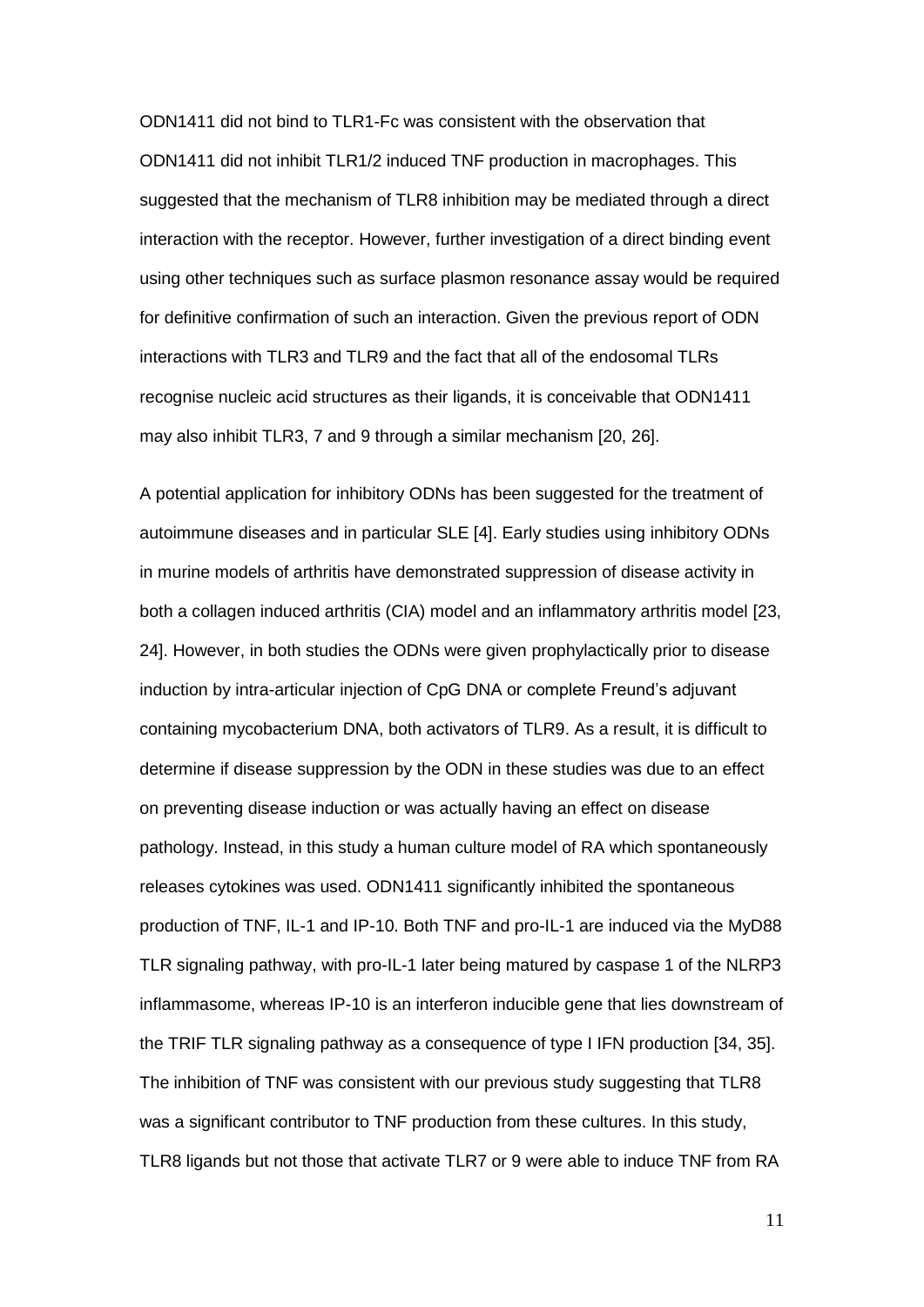synovial membrane cultures [\[7\]](#page-17-6). However, TLR8 does not induce IFN leading to IP-10 in human macrophages, thus the inhibition of IP-10 in the RA synovial membrane cultures may suggest the involvement of another TLR such as TLR3 which is inhibited by ODN1411 and utilizes TRIF as its adaptor protein.

In summary, the data presented here demonstrate that ODN1411 specifically inhibits endosomal TLR function in primary human cells. Inhibition of TLR8 appeared to be mediated by a direct interaction with the ectodomain and occurred in a competitive manner. Furthermore, ODN1411 suppressed the production of cytokines from a human model of RA, supporting existing data demonstrating the role of the endosomal TLRs in the chronic inflammation observed in RA joint tissue. In addition to the prospect of developing inhibitory ODNs as a therapy for SLE, this study illustrates the potential benefit of therapeutically inhibiting the endosomal TLRs with ODNs in RA.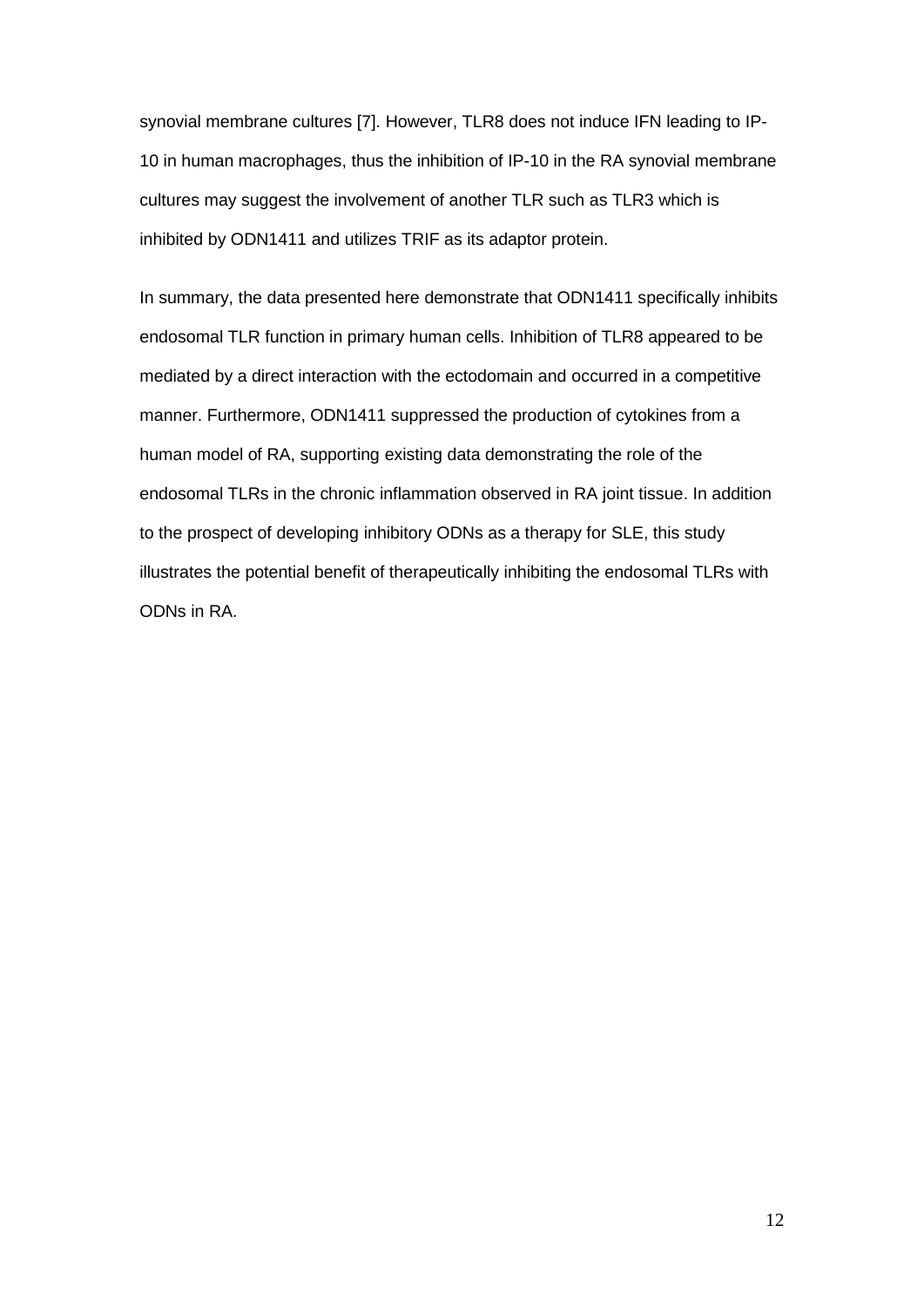# **Materials and Methods**

# **Reagents**

Cell culture reagents used were Penicillin-Streptomycin, RPMI 1640 and DMEM obtained from Cambrex (Belgium), Indomethacin from Sigma (USA) and foetal bovine serum (FBS) from PAA (Austria). The TLR ligands used were chloroform extracted *Escherichia coli (E.coli)* LPS, resiquimod (R-848), CpG (ODN2006) and imiquimod from Invivogen (USA). Flagellin (purified) and Pam<sub>3</sub>cys-ser(lys)<sub>4</sub>.3HCl (Pam3) were from Alexis (UK). All reagents were tested for LPS using the limulus amebocyte lysate (LAL) assay from Cambrex (USA) and found to have no detectable levels of LPS [\[36\]](#page-19-7).

The antibodies used for western blotting were anti-tubulin antibody from Sigma (USA), antibodies recognizing phosphorylated forms of JNK (p46/54), p38, and ERK (p42/44) were from Cell Signaling Technology Inc (USA). ODNs were purchased from Eurofins MWG Operon (Germany), PTO modified bases are shown as lower case; ODN1411 5'-tgCTCCCTGGACGGGTtgt-3', and ODN1411-Flu 5' tgCTCCCTGGACGGGTtgt-3'- fluorescein, ODN1411-rev 5' tgtTGGGCAGGTCCCTCgt-3', ODN1612 5'-gcTAGATGTTAGcgt-3', ODN1412 5' tccTTAAGTTCCTGCAggt-3' and ODN1413 5'-tccTGTAAGGGTTGT tgt-3'. ODN1411 shares a 90% homology with IRS 954 [\[22\]](#page-18-10).

SF9 insect cell line, insect cell expression vector pBi-Ex, Insect GeneJuice Transfection Reagent and Ultramobius 1000 Plasmid kit were all purchased from Merck. Plasmid pC DNA3.1-Fc encoding murine IgG2a Fc was a kind gift from Dr. Douglas Golenbock (USA). Goat anti-murine IgM/G/A (H+L) was purchased from Chemicon. Protease inhibitor cocktail was purchased from Sigma (USA). Murine Ig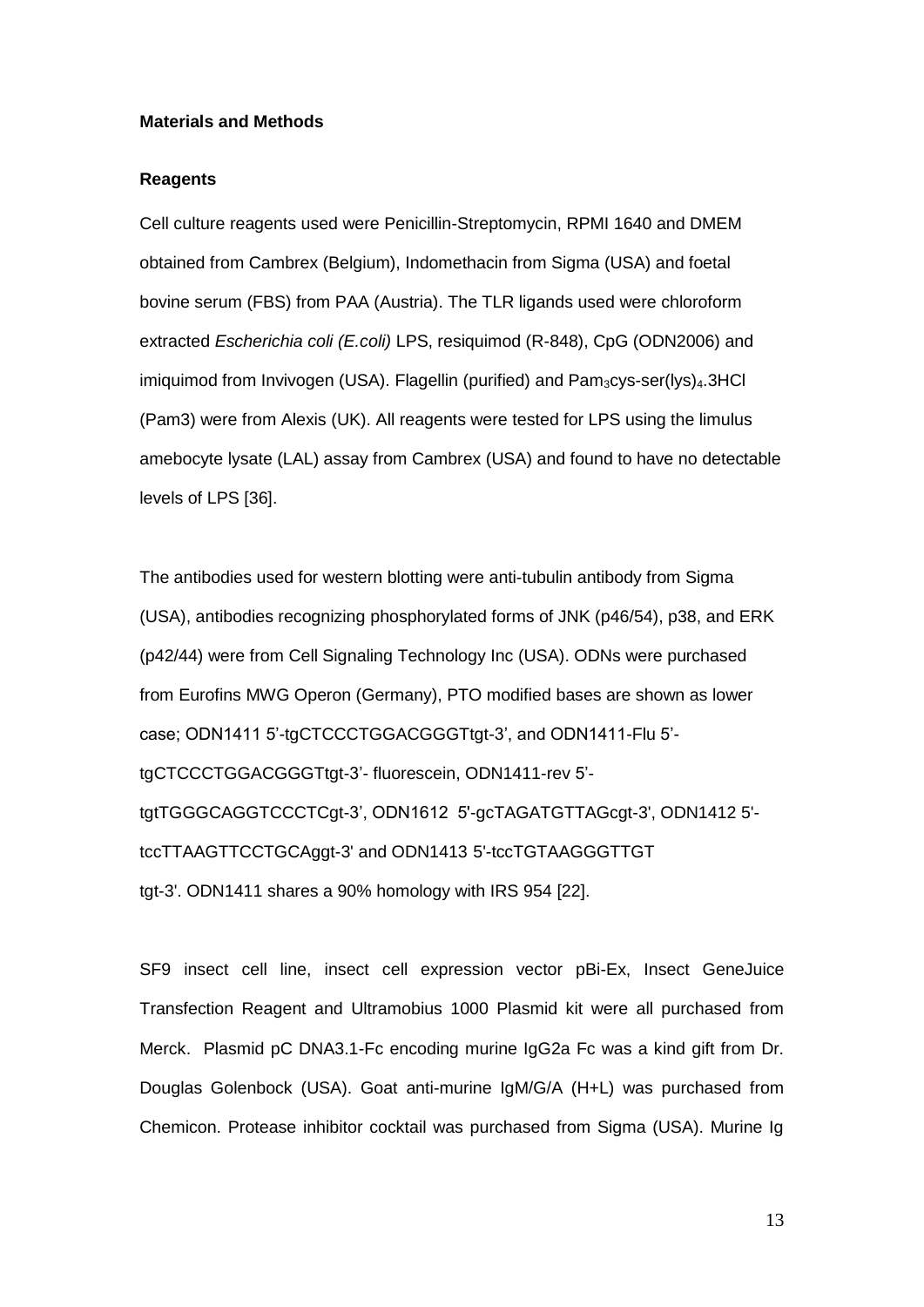was purchased from Becton Dickinson (UK) and human IgG was purchased from Sigma (USA).

#### **Cell culture**

RA synovial membrane cells were isolated from patients undergoing joint replacement surgery as previously described [\[31,](#page-19-1) [37\]](#page-19-8). Immediately after isolation cells were cultured at 1x10<sup>5</sup> cells/well in 96-well tissue culture plates (Falcon, UK) in RPMI 1640 containing 10% (v/v) FBS and 100 U/ml penicillin/streptomycin. All patients gave written informed consent and the study was approved by the Riverside Research Ethics Committee REC number: 07/H0706/81. Primary human RA synovial fibroblasts (RASFs) and peripheral blood monocytes were isolated and cultured as previously described [\[38-40\]](#page-19-9). Macrophages were derived from monocytes after differentiation for 4 days with 100ng/ml M-CSF and incubated at 1x10<sup>5</sup> cells/well in 96-well tissue culture plates for experiments. Cell viability was determined by the 3- [4,5 dimethylthiazol-2-yl]-2,5-diphenyl-tetrazolium bromide (MTT) assay (Sigma, USA) [\[41\]](#page-20-0).

# **Western blotting**

Human M-CSF macrophages and RASFs were pre-incubated with ODN1411 for 30min prior to stimulation with TLR ligands. Cell extracts were prepared in 100  $\mu$ l of lysis buffer (1% NP-40, 150mM NaCl, 20mM Tris, pH 7.5) containing 10mM EDTA, 10mM EGTA, 1mM Na3VO4, 5mM NaF and a protease inhibitor cocktail (Sigma, USA). Extracts were separated on 10% SDS-PAGE gels and proteins transferred to PVDF membrane. Membranes were blocked in 2% BSA in Tris-buffered saline containing 0.1% tween 20 (TBST) and sequentially probed with antibodies recognizing phosphorylated p38 MAPK, JNK (p54), ERK (p42/44) and tubulin. Blots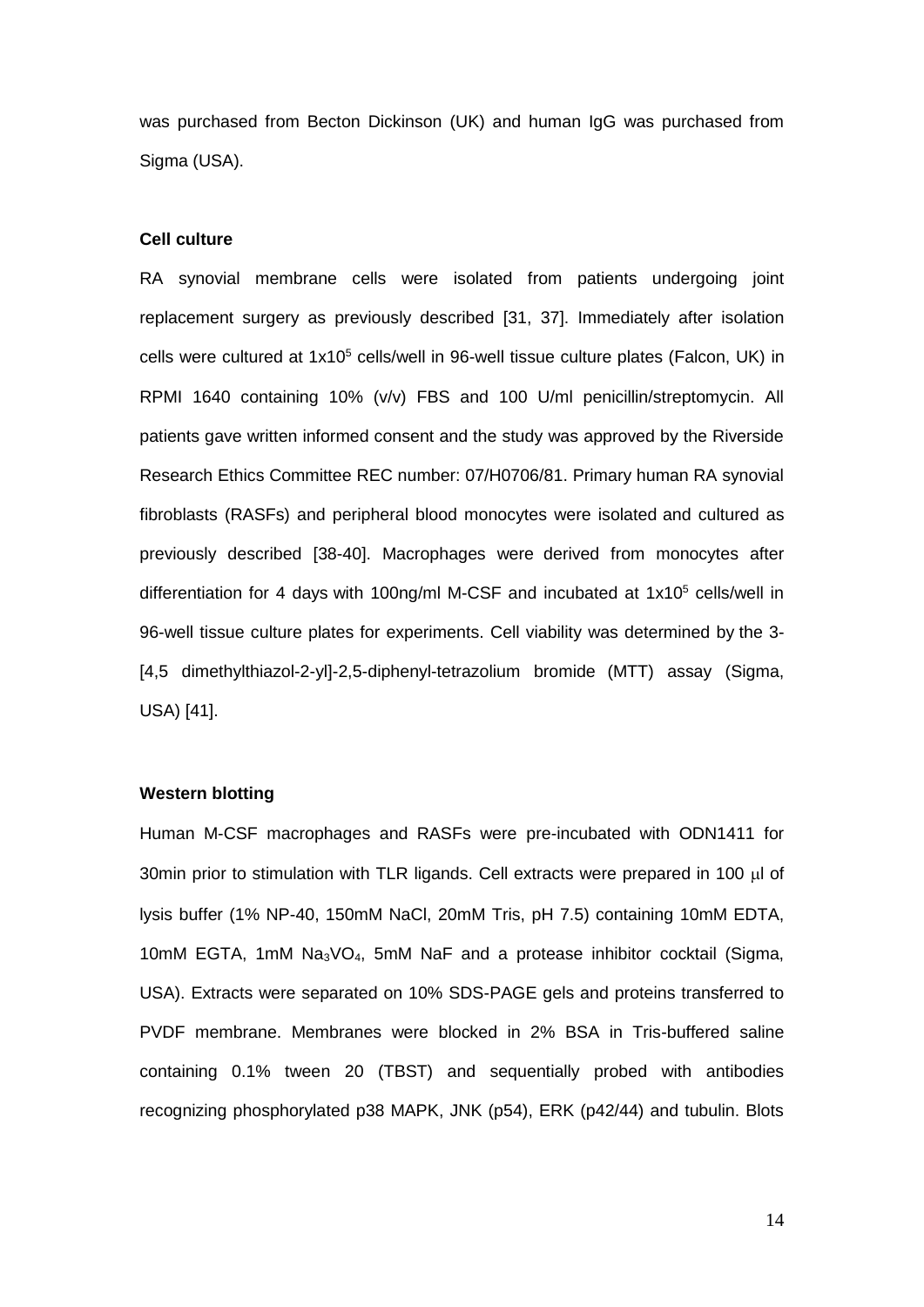were stripped of antibody between analysis using Re-blot (Chemicon, Temecula, CA) and blocked again in 2% BSA-TBST.

### **Luciferase Assay.**

Macrophages were infected with a recombinant adenovirus containing a NF- $\kappa$ B Luciferase reporter gene (kindly provided by Dr B Davidson, University of Iowa, U.S.A.) at a MOI of 50:1. After 24 hours, cells were stimulated for 6h. The cells were washed once in PBS and lysed with 100ul of CAT lysis buffer (0.65%(v/v) of Nonidet P-40, 10mM Tris-HCl pH 8, 0.1mM EDTA pH 8, 150mM NaCl). Fifty ul of cell lysate were mixed with 120ul luciferase assay buffer (25mM Tris-phosphate pH 7.8, 8mM MgCl2, 1mM EDTA, 1%(v/v) Triton X-100, 1%(v/v) glycerol, 1mM DTT, 0.5mM ATP) in the well of a luminometer cuvette strip. Luciferase activity was measured with a Luminometer (Thermo Labsystems, U.K.) by adding 30µl of luciferin (Bright-Glo luciferase assay system; Promega, Madison, WI) per assay point.

#### **Cloning and expression of TLR8-Fc in SF9 cells**

The ectodomain of human TLR8 (aa 1-827) was amplified by PCR (primers 5'GGTACCTAAGCTTCCACCATGGAAAACATGTTC3' and 5'ATTCCAGCGGC CGCAGTGACATCTGAAACA3') and cloned into pBi-Ex using NcoI and NotI restriction sites. A sequence encoding the murine IgG2a (Fc) was excised from pCDNA3.1-Fc vector using NotI and XhoI sites and cloned at the 3' of TLR8 to create pBiEx-TLR8-Fc and verified by sequencing. The plasmid was transfected into SF9 cells using the insect GeneJuice transfection reagent according to the manufacturer's instructions. At 48 h after transfection, cells were lysed with lysis buffer (1% Nonidet P-40, 150mM NaCl, 50mM Tris-HCL, pH 7.5 and 1x protease inhibitor cocktail). After removing cell debris by centrifugation, lysates were collected.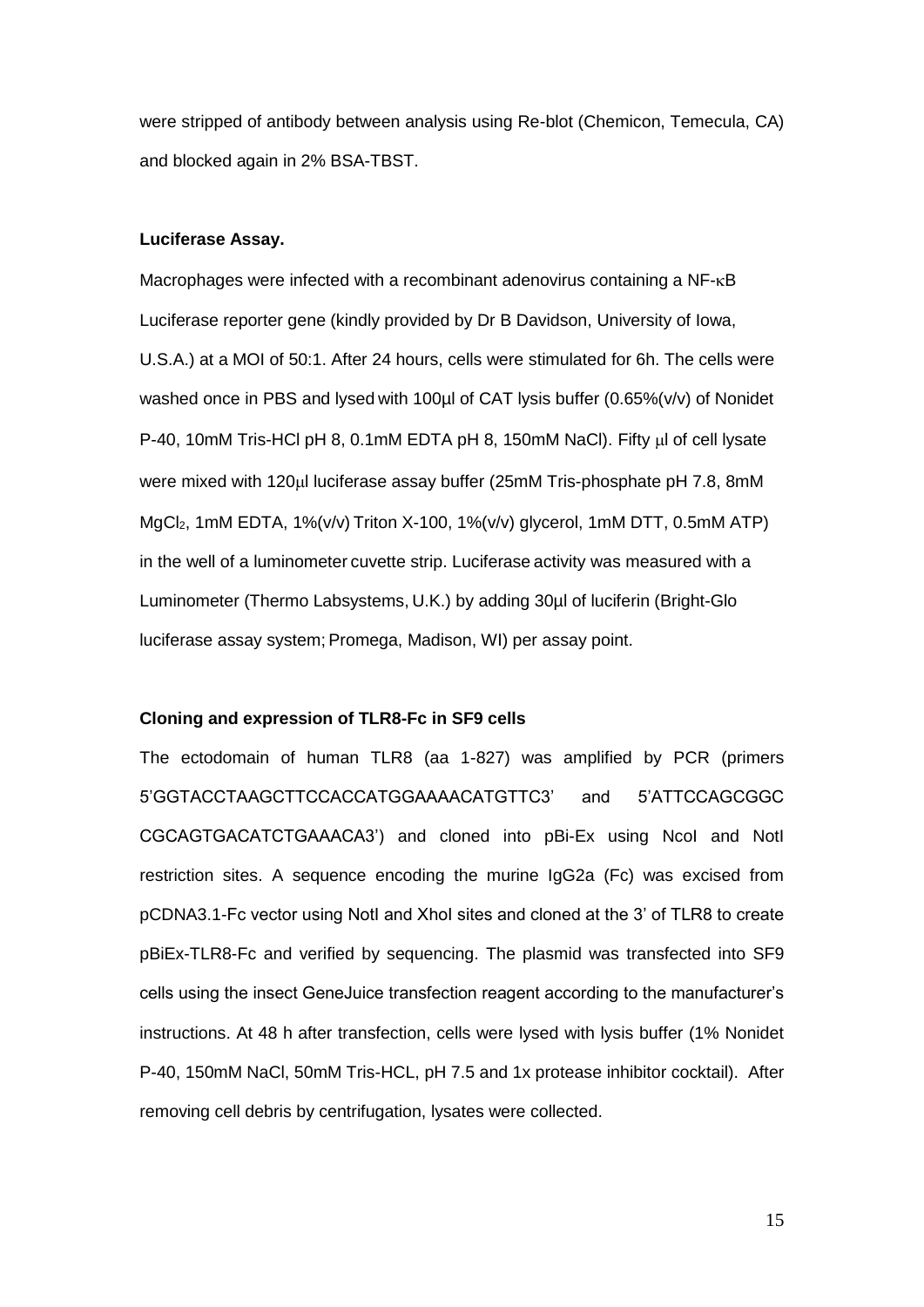## **Binding assay for TLR1-Fc, TLR8-Fc and ODN1411-Flu.**

A 96 well ELISA plate was either uncoated or coated with  $25\mu$ g/ml goat anti-murine Ig antibody (Millipore, UK) or 25ug/ml anti-human Ig antibody (Millipore, UK) overnight at  $4^{\circ}$ C. The plate was then blocked with 2% BSA in PBS at room temperature for 1h. TLR8-Fc, TLR1-Fc (R&D systems, USA), murine Ig (as a control for the TLR8-Fc) or human Ig (as a control for the TLR1-Fc) were added at  $1\mu g/ml$  to the plate in the appropriate wells and incubated at  $4^\circ$ C for 2h. The plate was then washed with 0.01% PBS-Tween before adding 10.5 $\mu$ M ODN1411-Flu for 1h at 4 °C in the dark. After a further wash, the fluorescence intensity was measured at emission 485 on a FLUOstar Omega plate reader (BMG Labtech).

# **ELISA (enzyme-linked immunosorbent assay)**

Sandwich ELISAs were employed to measure IL-1 $\beta$  (R&D systems, USA), TNF, IL-6, IL-10 and IP-10 (Pharmingen, UK). Absorbance was read on a spectrophotometric ELISA plate reader (Labsystems Multiscan Biochromic) and analyzed using Ascent software V2.6 (Thermo Labsystems, Cambridge, United Kingdom).

#### **Statistical methods**

Mean, standard deviation (SD), Standard error of the mean (SEM) and statistical significance were calculated using GraphPad version 3 (GraphPad Software Inc., USA). For statistical analysis, a two tailed Student's t-test of paired data was used with a 95% confidence interval. SEM was used for pooled experimental data whilst SD was used in graphs showing representative experiments.

\*\*\*\* = p< 0.0001, \*\*\* = p < 0.001, \*\* = p < 0.01 and  $* = p$  < 0.05.

# **Acknowledgements.**

We are most grateful to Renee Best for processing the RA synovial membrane tissue and to Lisa Mullen for proof reading the manuscript. Sandra Sacre was funded by the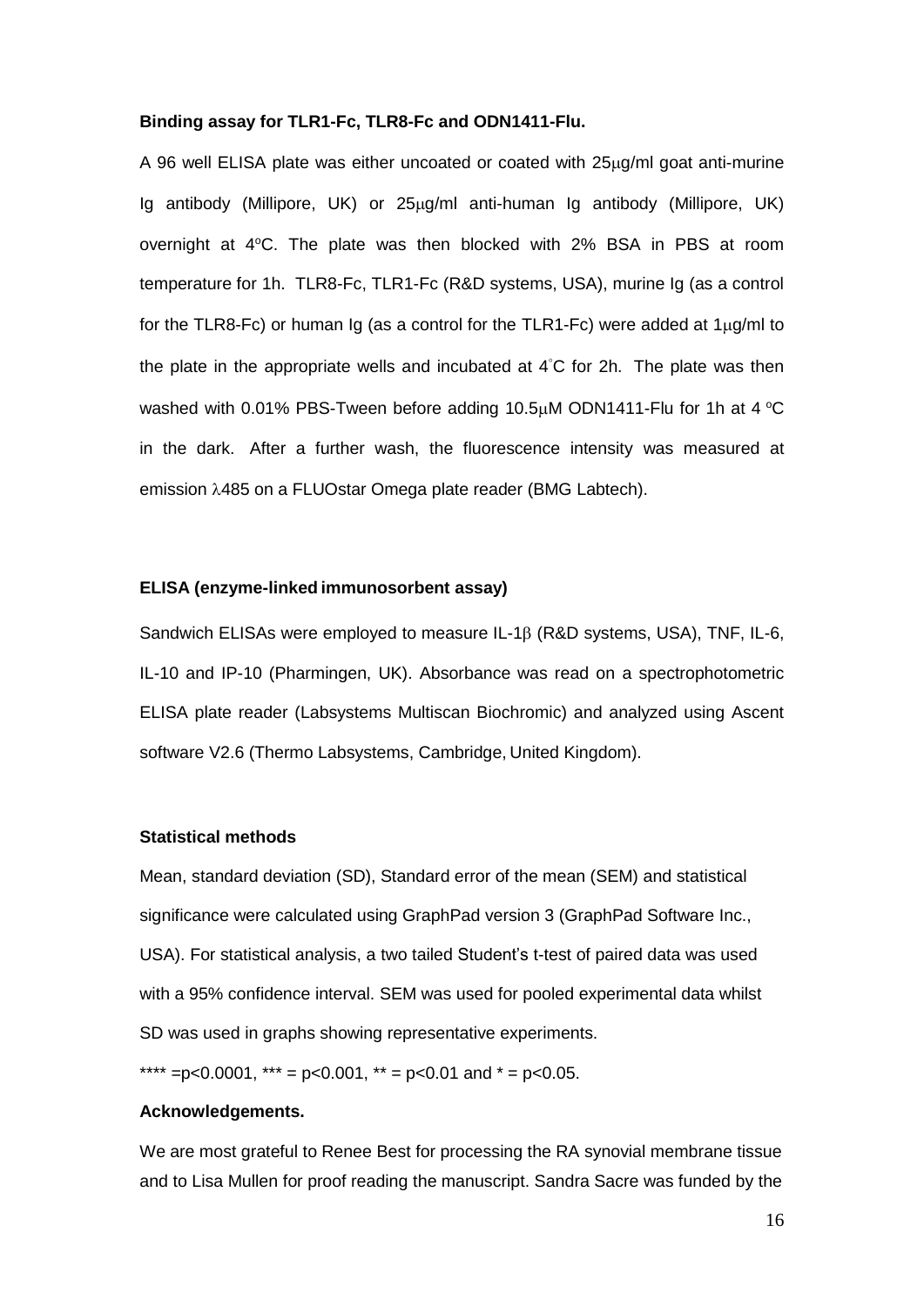European Union Seventh Framework Programme (integrated project MASTERSWITCH; 223404), Giselle Chamberlain by Brighton and Sussex Medical School, Matthew Stephens by University of Brighton and Alexandra Lo, Bernard Gregory and Fionula Brennan were funded by The Kennedy Institute of Rheumatology Trustees.

The authors declare no commercial or financial conflict of interest.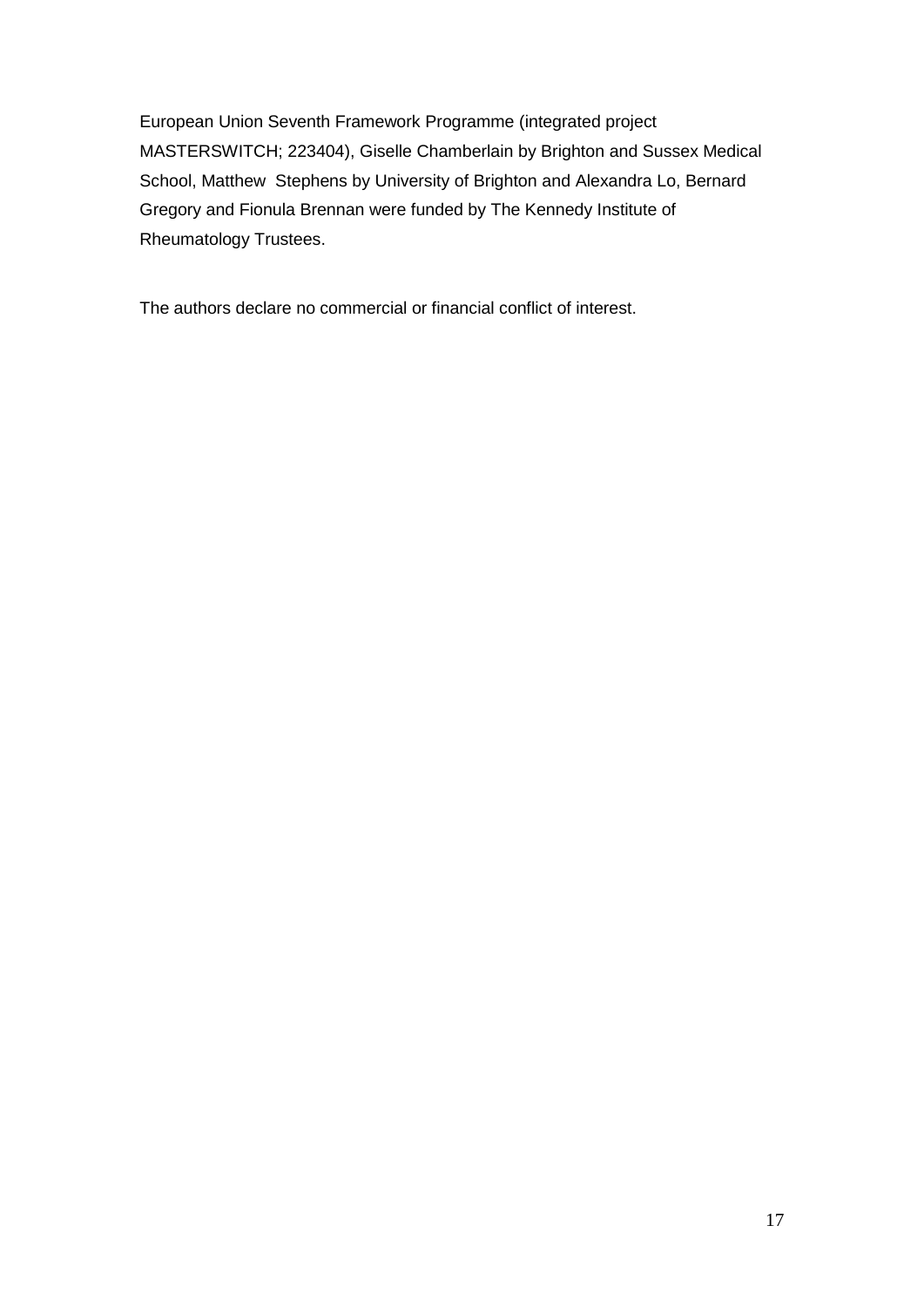# **References**

- <span id="page-17-0"></span>1 **Foell, D., Wittkowski, H. and Roth, J.,** Mechanisms of disease: a 'DAMP' view of inflammatory arthritis. *Nat Clin Pract Rheumatol* 2007. **3**: 382-390.
- <span id="page-17-1"></span>2 **Uematsu, S. and Akira, S.,** Toll-like receptors and innate immunity. *J Mol Med* 2006. **84**: 712-725.
- <span id="page-17-2"></span>3 **Midwood, K. S., Piccinini, A. M. and Sacre, S.,** Targeting Toll-like Receptors in Autoimmunity. *Curr Drug Targets* 2009.
- <span id="page-17-3"></span>4 **Barrat, F. J. and Coffman, R. L.,** Development of TLR inhibitors for the treatment of autoimmune diseases. *Immunol Rev* 2008. **223**: 271-283.
- <span id="page-17-4"></span>5 **Feldmann, M., Brennan, F. M. and Maini, R. N.,** Role of cytokines in rheumatoid arthritis. *Annu Rev Immunol* 1996. **14**: 397-440.
- <span id="page-17-5"></span>6 **Sacre, S. M., Andreakos, E., Kiriakidis, S., Amjadi, P., Lundberg, A., Giddins, G., Feldmann, M., Brennan, F. and Foxwell, B. M.,** The Toll-like receptor adaptor proteins MyD88 and Mal/TIRAP contribute to the inflammatory and destructive processes in a human model of rheumatoid arthritis. *Am J Pathol* 2007. **170**: 518-525.
- <span id="page-17-6"></span>7 **Sacre, S. M., Lo, A., Gregory, B., Simmonds, R. E., Williams, L., Feldmann, M., Brennan, F. M. and Foxwell, B. M.,** Inhibitors of TLR8 reduce TNF production from human rheumatoid synovial membrane cultures. *J Immunol* 2008. **181**: 8002-8009.
- 8 **Brentano, F., Schorr, O., Gay, R. E., Gay, S. and Kyburz, D.,** RNA released from necrotic synovial fluid cells activates rheumatoid arthritis synovial fibroblasts via Toll-like receptor 3. *Arthritis Rheum* 2005. **52**: 2656- 2665.
- 9 **Ospelt, C., Brentano, F., Rengel, Y., Stanczyk, J., Kolling, C., Tak, P. P., Gay, R. E., Gay, S. and Kyburz, D.,** Overexpression of toll-like receptors 3 and 4 in synovial tissue from patients with early rheumatoid arthritis: toll-like receptor expression in early and longstanding arthritis. *Arthritis Rheum* 2008. **58**: 3684-3692.
- 10 **Roelofs, M. F., Joosten, L. A., Abdollahi-Roodsaz, S., van Lieshout, A. W., Sprong, T., van den Hoogen, F. H., van den Berg, W. B. and Radstake, T. R.,** The expression of toll-like receptors 3 and 7 in rheumatoid arthritis synovium is increased and costimulation of toll-like receptors 3, 4, and 7/8 results in synergistic cytokine production by dendritic cells. *Arthritis Rheum* 2005. **52**: 2313-2322.
- 11 **Iwahashi, M., Yamamura, M., Aita, T., Okamoto, A., Ueno, A., Ogawa, N., Akashi, S., Miyake, K., Godowski, P. J. and Makino, H.,** Expression of Toll-like receptor 2 on CD16+ blood monocytes and synovial tissue macrophages in rheumatoid arthritis. *Arthritis Rheum* 2004. **50**: 1457-1467.
- 12 **Seibl, R., Birchler, T., Loeliger, S., Hossle, J. P., Gay, R. E., Saurenmann, T., Michel, B. A., Seger, R. A., Gay, S. and Lauener, R. P.,** Expression and regulation of Toll-like receptor 2 in rheumatoid arthritis synovium. *Am J Pathol* 2003. **162**: 1221-1227.
- 13 **Radstake, T. R., Roelofs, M. F., Jenniskens, Y. M., Oppers-Walgreen, B., van Riel, P. L., Barrera, P., Joosten, L. A. and van den Berg, W. B.,** Expression of toll-like receptors 2 and 4 in rheumatoid synovial tissue and regulation by proinflammatory cytokines interleukin-12 and interleukin-18 via interferon-gamma. *Arthritis Rheum* 2004. **50**: 3856-3865.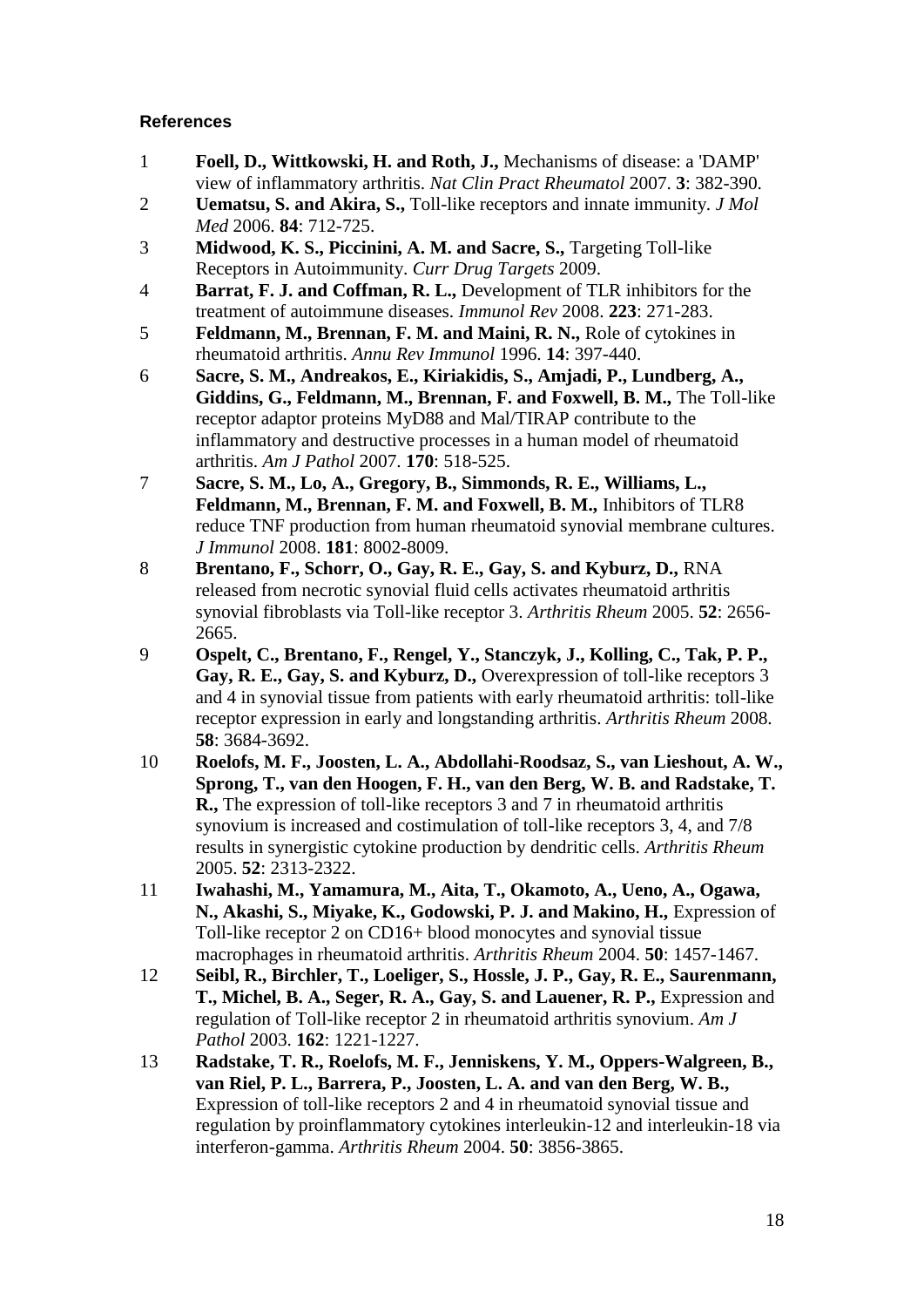- 14 **Chamberlain, N. D., Vila, O. M., Volin, M. V., Volkov, S., Pope, R. M., Swedler, W., Mandelin, A. M., 2nd and Shahrara, S.,** TLR5, a novel and unidentified inflammatory mediator in rheumatoid arthritis that correlates with disease activity score and joint TNF-alpha levels. *J Immunol* 2012. **189**: 475- 483.
- <span id="page-18-0"></span>15 **Meng, L., Zhu, W., Jiang, C., He, X., Hou, W., Zheng, F., Holmdahl, R. and Lu, S.,** Toll-like receptor 3 upregulation in macrophages participates in the initiation and maintenance of pristane-induced arthritis in rats. *Arthritis Res Ther* 2010. **12**: R103.
- <span id="page-18-1"></span>16 **Herman S., F. A., Pfatschbacher J., Hoffmann M., Steiner G.,** A TLR 9 antagonist diminishes arthritis severity in a rat model of rheumatoid arthritis. *Ann Rheum Dis* 2011. **70**: A39.
- <span id="page-18-2"></span>17 **Chen, S. Y., Shiau, A. L., Li, Y. T., Lin, Y. S., Lee, C. H., Wu, C. L. and Wang, C. R.,** Suppression of collagen-induced arthritis by intra-articular lentiviral vector-mediated delivery of Toll-like receptor 7 short hairpin RNA gene. *Gene Ther* 2012. **19**: 752-760.
- <span id="page-18-3"></span>18 **Alzabin, S., Kong, P., Medghalchi, M., Palfreeman, A., Williams, R. and Sacre, S.,** Investigation of the role of endosomal Toll-like receptors in murine collagen-induced arthritis reveals a potential role for TLR7 in disease maintenance. *Arthritis Res Ther* 2012. **14**: R142.
- <span id="page-18-4"></span>19 **Guiducci, C., Gong, M., Cepika, A. M., Xu, Z., Tripodo, C., Bennett, L., Crain, C., Quartier, P., Cush, J. J., Pascual, V., Coffman, R. L. and Barrat, F. J., RNA** recognition by human TLR8 can lead to autoimmune inflammation. *J Exp Med* 2013. **210**: 2903-2919.
- <span id="page-18-5"></span>20 **Ranjith-Kumar, C. T., Duffy, K. E., Jordan, J. L., Eaton-Bassiri, A., Vaughan, R., Hoose, S. A., Lamb, R. J., Sarisky, R. T. and Kao, C. C.,** Single-stranded oligonucleotides can inhibit cytokine production induced by human toll-like receptor 3. *Mol Cell Biol* 2008. **28**: 4507-4519.
- 21 **Krieg, A. M., Wu, T., Weeratna, R., Efler, S. M., Love-Homan, L., Yang, L., Yi, A. K., Short, D. and Davis, H. L.,** Sequence motifs in adenoviral DNA block immune activation by stimulatory CpG motifs. *Proc Natl Acad Sci U S A* 1998. **95**: 12631-12636.
- <span id="page-18-10"></span>22 **Barrat, F. J., Meeker, T., Gregorio, J., Chan, J. H., Uematsu, S., Akira, S., Chang, B., Duramad, O. and Coffman, R. L.,** Nucleic acids of mammalian origin can act as endogenous ligands for Toll-like receptors and may promote systemic lupus erythematosus. *J Exp Med* 2005. **202**: 1131-1139.
- <span id="page-18-6"></span>23 **Dong, L., Ito, S., Ishii, K. J. and Klinman, D. M.,** Suppressive oligonucleotides protect against collagen-induced arthritis in mice. *Arthritis Rheum* 2004. **50**: 1686-1689.
- <span id="page-18-7"></span>24 **Zeuner, R. A., Ishii, K. J., Lizak, M. J., Gursel, I., Yamada, H., Klinman, D. M. and Verthelyi, D., Reduction of CpG-induced arthritis by suppressive** oligodeoxynucleotides. *Arthritis Rheum* 2002. **46**: 2219-2224.
- <span id="page-18-8"></span>25 **Lundberg, A., Drexler, S.K., Monaco, C., Williams, L.M., Sacre, S.M., Feldmann, M., and Foxwell, B.M.J.,** Key differences in TLR3/poly I:C signaling and cytokine induction by human primary cells: A phenomenon absent from murine cell systems. *Blood* 2007. **110**: 3245-3252.
- <span id="page-18-9"></span>26 **Latz, E., Verma, A., Visintin, A., Gong, M., Sirois, C. M., Klein, D. C., Monks, B. G., McKnight, C. J., Lamphier, M. S., Duprex, W. P., Espevik, T. and Golenbock, D. T.,** Ligand-induced conformational changes allosterically activate Toll-like receptor 9. *Nat Immunol* 2007. **8**: 772-779.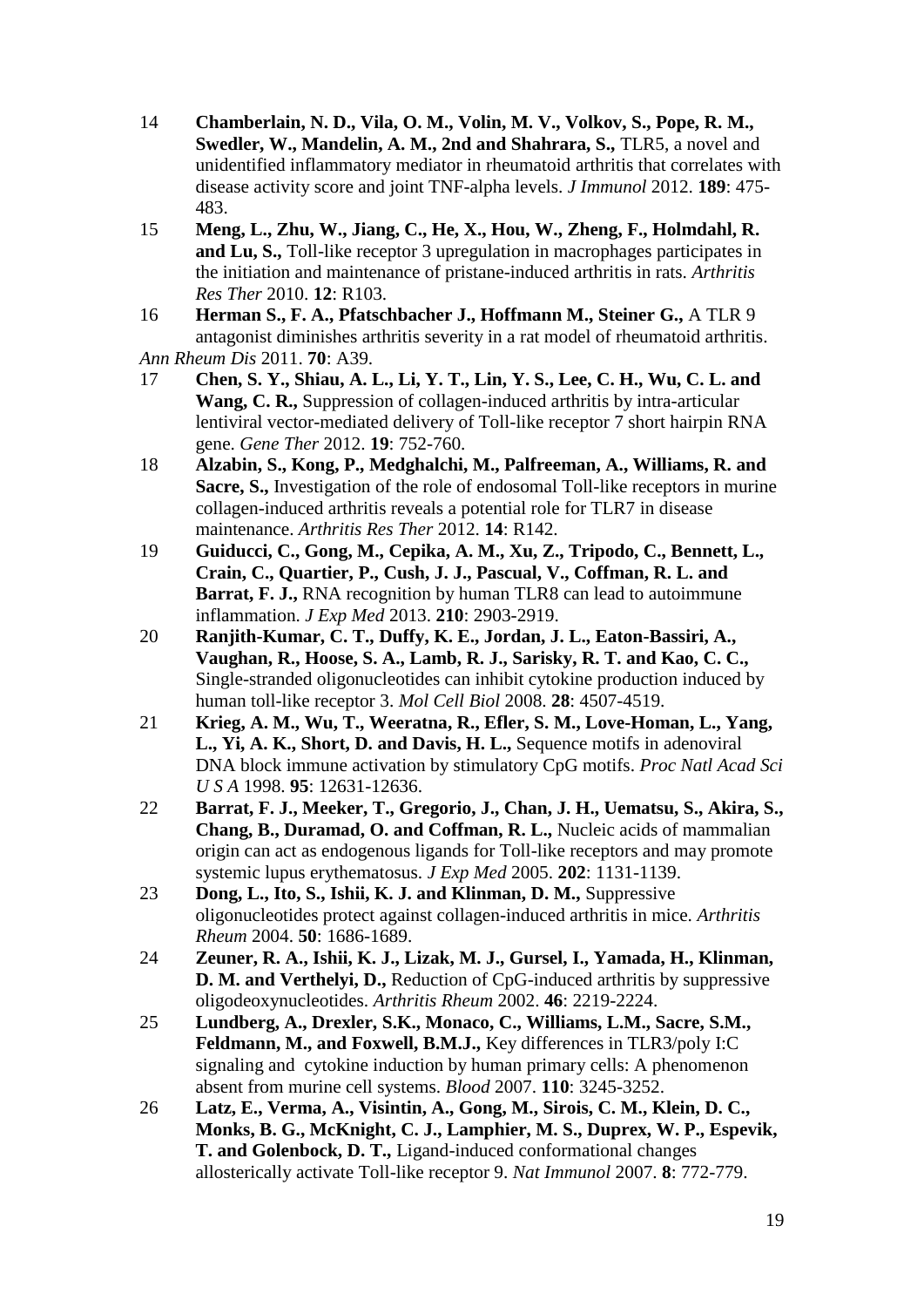- 27 **Shirota, H., Gursel, I., Gursel, M. and Klinman, D. M.,** Suppressive oligodeoxynucleotides protect mice from lethal endotoxic shock. *J Immunol* 2005. **174**: 4579-4583.
- 28 **Yanai, H., Chiba, S., Ban, T., Nakaima, Y., Onoe, T., Honda, K., Ohdan, H. and Taniguchi, T.,** Suppression of immune responses by nonimmunogenic oligodeoxynucleotides with high affinity for high-mobility group box proteins (HMGBs). *Proc Natl Acad Sci U S A* 2011. **108**: 11542-11547.
- <span id="page-19-4"></span>29 **Yanai, H., Ban, T., Wang, Z., Choi, M. K., Kawamura, T., Negishi, H., Nakasato, M., Lu, Y., Hangai, S., Koshiba, R., Savitsky, D., Ronfani, L., Akira, S., Bianchi, M. E., Honda, K., Tamura, T., Kodama, T. and Taniguchi, T.,** HMGB proteins function as universal sentinels for nucleicacid-mediated innate immune responses. *Nature* 2009. **462**: 99-103.
- <span id="page-19-0"></span>30 **Rutault, K., Hazzalin, C. A. and Mahadevan, L. C.,** Combinations of ERK and p38 MAPK inhibitors ablate tumor necrosis factor-alpha (TNF-alpha ) mRNA induction. Evidence for selective destabilization of TNF-alpha transcripts. *J Biol Chem* 2001. **276**: 6666-6674.
- <span id="page-19-1"></span>31 **Brennan, F. M., Chantry, D., Jackson, A., Maini, R. and Feldmann, M.,** Inhibitory effect of TNF alpha antibodies on synovial cell interleukin-1 production in rheumatoid arthritis. *Lancet* 1989. **2**: 244-247.
- <span id="page-19-2"></span>32 **Haas, T., Metzger, J., Schmitz, F., Heit, A., Muller, T., Latz, E. and Wagner, H.,** The DNA sugar backbone 2' deoxyribose determines toll-like receptor 9 activation. *Immunity* 2008. **28**: 315-323.
- <span id="page-19-3"></span>33 **Lenert, P., Yasuda, K., Busconi, L., Nelson, P., Fleenor, C., Ratnabalasuriar, R. S., Nagy, P. L., Ashman, R. F., Rifkin, I. R. and Marshak-Rothstein, A.,** DNA-like class R inhibitory oligonucleotides (INH-ODNs) preferentially block autoantigen-induced B-cell and dendritic cell activation in vitro and autoantibody production in lupus-prone MRL-Fas(lpr/lpr) mice in vivo. *Arthritis Res Ther* 2009. **11**: R79.
- <span id="page-19-5"></span>34 **De Nardo, D.,** Toll-like receptors: Activation, signalling and transcriptional modulation. *Cytokine* 2015. **74**: 181-189.
- <span id="page-19-6"></span>35 **Martinon, F., Burns, K. and Tschopp, J.,** The inflammasome: a molecular platform triggering activation of inflammatory caspases and processing of proIL-beta. *Mol Cell* 2002. **10**: 417-426.
- <span id="page-19-7"></span>36 **Levin, J. and Bang, F. B.,** The Role of Endotoxin in the Extracellular Coagulation of Limulus Blood. *Bull Johns Hopkins Hosp* 1964. **115**: 265-274.
- <span id="page-19-8"></span>37 **Brennan, F. M., Chantry, D., Jackson, A. M., Maini, R. N. and Feldmann, M.,** Cytokine production in culture by cells isolated from the synovial membrane. *J Autoimmun* 1989. **2 Suppl**: 177-186.
- <span id="page-19-9"></span>38 **Butler, D. M., Feldmann, M., Di Padova, F. and Brennan, F. M.,** p55 and p75 tumor necrosis factor receptors are expressed and mediate common functions in synovial fibroblasts and other fibroblasts. *Eur Cytokine Netw* 1994. **5**: 441-448.
- 39 **Foxwell, B., Browne, K., Bondeson, J., Clarke, C., de Martin, R., Brennan, F. and Feldmann, M.,** Efficient adenoviral infection with IkappaB alpha reveals that macrophage tumor necrosis factor alpha production in rheumatoid arthritis is NF-kappaB dependent. *Proc Natl Acad Sci U S A* 1998. **95**: 8211-8215.
- 40 **Buchan, G., Barrett, K., Turner, M., Chantry, D., Maini, R. N. and Feldmann, M.,** Interleukin-1 and tumour necrosis factor mRNA expression in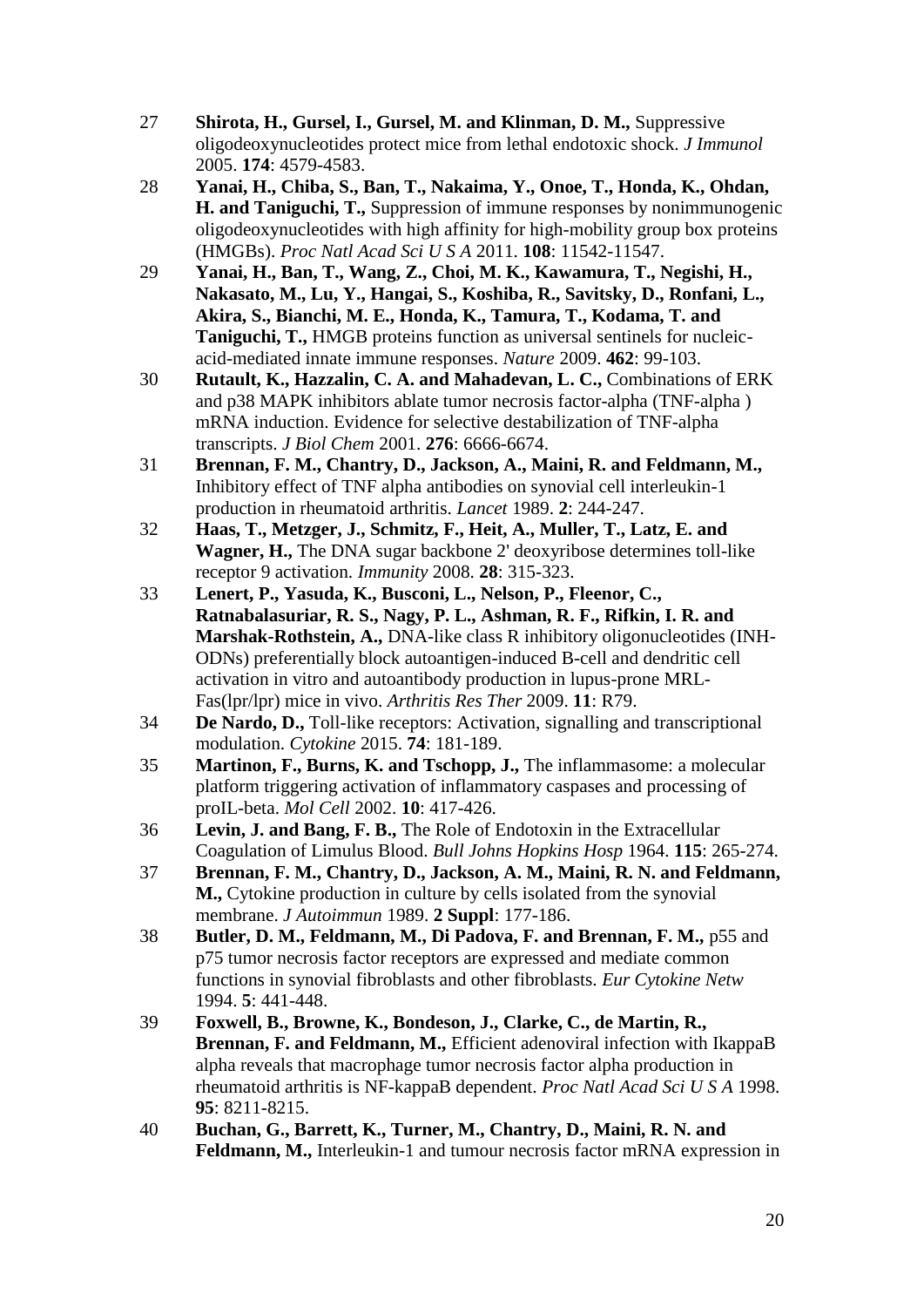rheumatoid arthritis: prolonged production of IL-1 alpha. *Clin Exp Immunol* 1988. **73**: 449-455.

<span id="page-20-0"></span>41 **Mosmann, T.,** Rapid colorimetric assay for cellular growth and survival: application to proliferation and cytotoxicity assays. *J Immunol Methods* 1983. **65**: 55-63.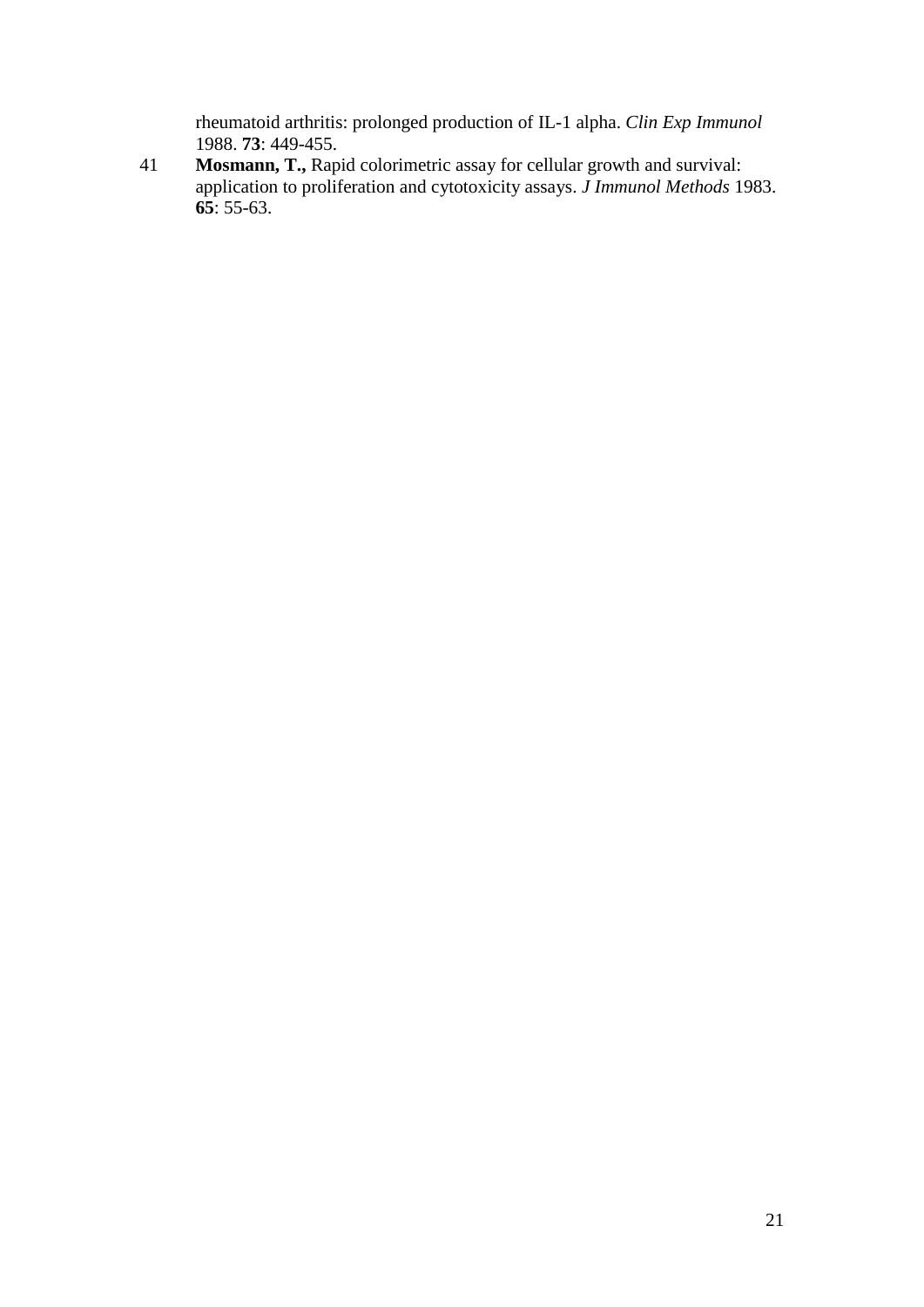## **Figure legends**

**Figure 1.** ODN1411 inhibits TLR3, -7 and -9-induced IL-6 production from primary human cells. (A-C) Primary human B cells were pre-incubated with varying concentrations of ODN1411 for 30 minutes prior to stimulation with imiquimod or ODN2006 for 24 hours, after which (A) IL-6 production was measured and (B) an MTT cell viability assay was performed. A dose response is shown as mean  $\pm$  SD of triplicates from one experiment representative of three performed with unrelated donors. (C) Pooled IL-6 data are shown as mean  $\pm$  SEM from 3 independent experiments in unrelated donors as the percentage of the maximal ligand response which is represented as a dotted line. (D, E) Primary RASFs were pre-incubated with varying concentrations of ODN1411 for 30 minutes prior to stimulation with 20  $\mu$ q/ml Poly IC for 18 hours after which (D) IL-6 production was measured and (E) an MTT cell viability assay was performed. A dose response is shown as mean  $\pm$  SD of triplicates from one experiment representative of three performed with unrelated donors. (F) Pooled percentage inhibition data are shown for RASFs pre-incubated with 42  $\mu$ M ODN1411 for 30 minutes prior to stimulation with 20  $\mu$ g/ml Poly IC or 10 ng/ml LPS for 18 hours. Data are the mean  $\pm$  SEM from 3 independent experiments in unrelated donors shown as the percentage of the maximal ligand response which is represented as a dotted line. All conditions were repeated in triplicate within each experiment. US, unstimulated \*\*p<0.01, \*\*\*p<0.001, two tailed Student's t-test.

**Figure 2**. ODN1411 inhibits TLR3- and TLR8-induced cytokine production from primary human macrophages. Primary M-CSF macrophages were pre-incubated with varying concentrations of ODN1411 for 30 minutes prior to stimulation with TLR ligands. (A, B) Cells were stimulated with 20  $\mu$ g/ml Poly IC for 24 hours after which (A) IP-10 production was measured and (B) an MTT cell viability assay was performed. A dose response is shown as mean  $\pm$  SD of triplicates from one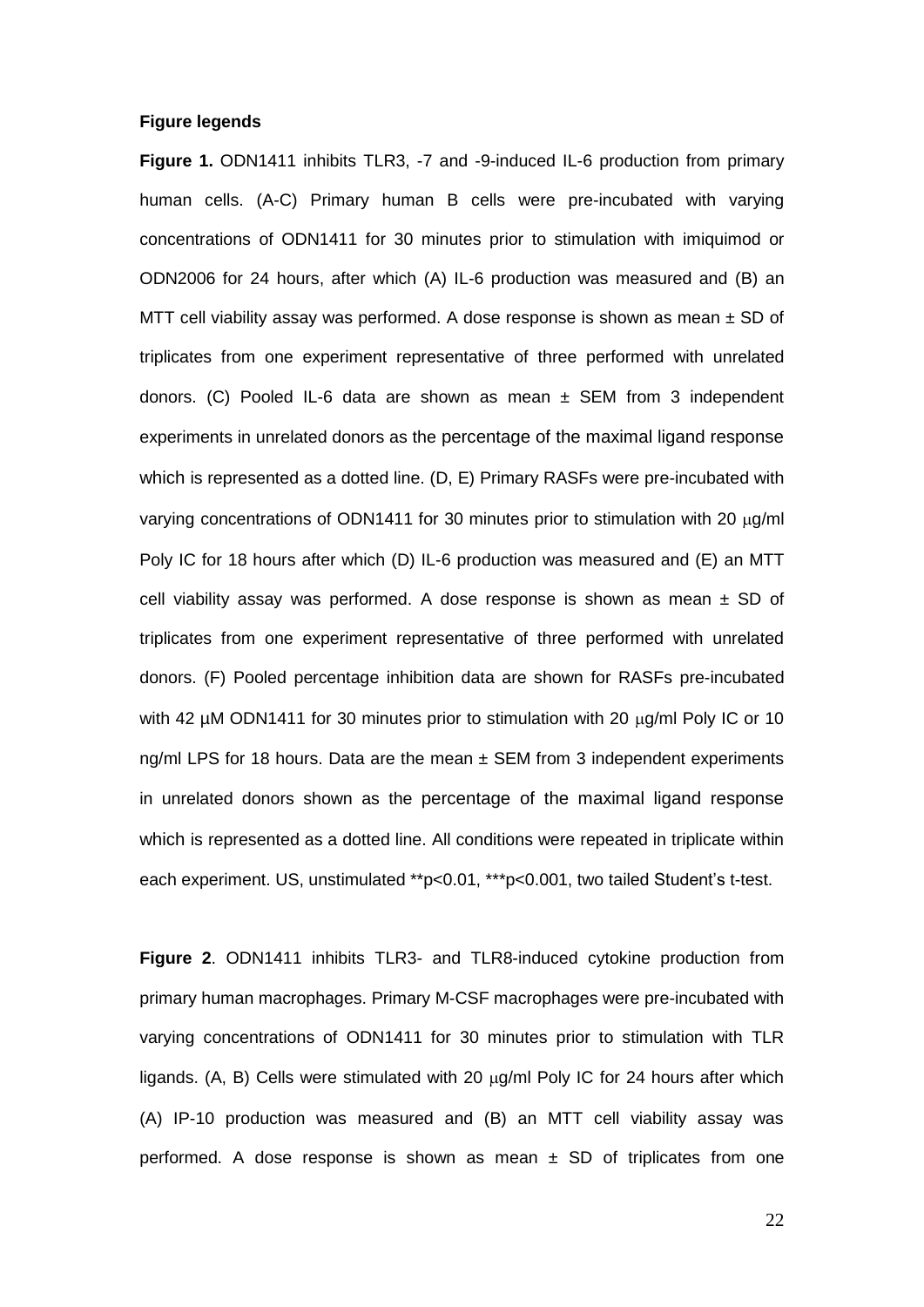experiment representative of three performed with unrelated donors. (C) Pooled percentage inhibition data are shown for cells pre-incubated with 42 µM ODN1411 for 30 minutes prior to stimulation with 20  $\mu$ g/ml Poly IC or 10 ng/ml LPS for 24 hours. Data are the mean  $\pm$  SEM from 3 independent experiments in unrelated donors shown as the percentage of the maximal ligand response which is represented as a dotted line. (D) Cells were stimulated with  $1\mu q/ml$  R-848 for 6 hours after which (D) TNF production was measured and (E) an MTT cell viability assay was performed. A dose response is shown as mean  $\pm$  SD of triplicates from one experiment representative of three performed with unrelated donors. (F) Cells were stimulated with 100 ng/ml PAM3, 10 ng/ml LPS, 100 ng/ml Flagellin or 1  $\mu$ g/ml R-848 for 6 hours. Pooled percentage inhibition data are shown as mean  $\pm$  SEM from 3 independent experiments in unrelated donors as the percentage of the maximal ligand response which is represented as a dotted line. All conditions were repeated in triplicate within each experiment. US, unstimulated, \*p<0.05, \*\*\*p<0.001, two tailed Student's t-test.

**Figure 3.** Inhibition of TLR8-induced TNF by ODN1411 is not sequence-specific in human M-CSF derived macrophages. Macrophages were either left untreated or incubated with (A) 42 μM ODN1411, 42 μM of two random sequences ODN1412 and ODN1413 or 42 μM ODN1612 for 30 min, or (B) a titration of ODN1411 or ODN1411 rev, before stimulation with 1 μg/ml R-848 for 6 hours. (C) Cell viability was measured by a MTT assay in experiments A-B. (A-C) Data shown as mean  $\pm$  SD of triplicates from one experiment representative of three performed with unrelated donors. (D) Pooled percentage inhibition data are shown as the percentage of the maximal ligand response which is represented as a dotted line. These experiments were performed in the presence of 42 μM each of ODN1411, ODN1411-rev,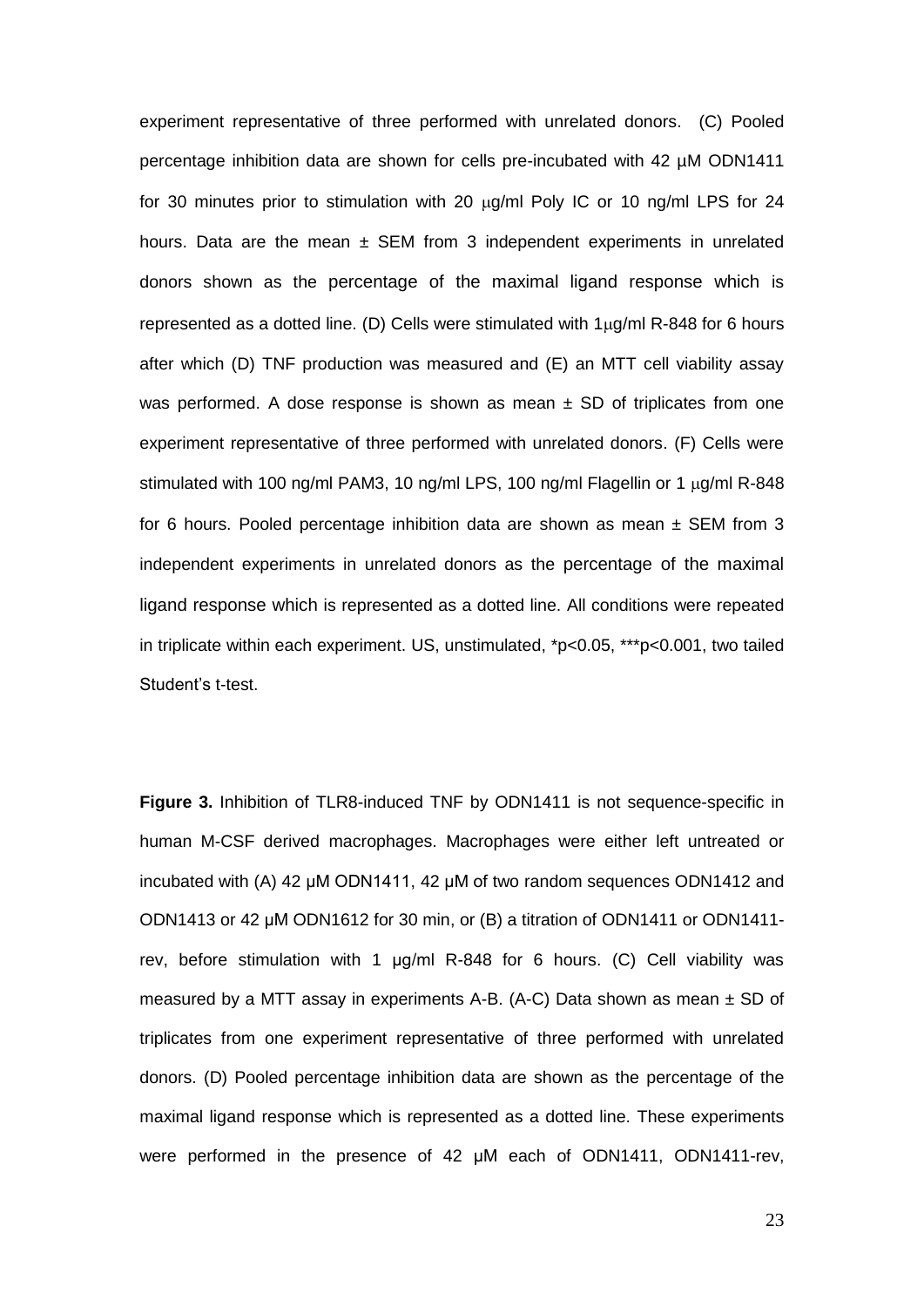ODN1412, ODN1413 or ODN1612. Data are pooled from 3 independent experiments performed in triplicate in unrelated donors and are shown as mean ±SEM. US, unstimulated, \*p<0.05, \*\*p<0.01, \*\*\*p<0.001, two tailed Student's t-test.

Figure 4. ODN1411 inhibits activation of TLR8 signaling in primary human M-CSF macrophages and RA synovial fibroblasts. (A) Macrophages were either left untreated or incubated with varying concentrations of ODN1411 for 30 min before stimulation with R-848 for 30 min or LPS for 15 min. (B) RASFs were either left untreated or incubated with varying concentrations of ODN1411 for 30 min before stimulation with Poly IC for 2 hours or LPS for 30 min. (A, B) Lysates were examined for phosphorylation of p54 JNK, p38 MAPK and p42/44 ERK with tubulin as a loading control where indicated. All data are representative of three separate experiments from unrelated donors. (B) Images are from the same experiment but have had irrelevant lanes removed from the middle of each gel. (C) Macrophages and (D) RA synovial fibroblasts, were infected with a virus containing a  $NF$ - $\kappa$ B luciferase reporter gene at a MOI of 50**:**1. After 24 h the cells were either left untreated or incubated with ODN1411 for 30 min before stimulation with 10ng/ml LPS, 1  $\mu$ g/ml R-848 or 20  $\mu$ g/ml Poly IC for 6 hours prior to measurement of luciferase activity. Pooled percentage inhibition data are shown as mean  $\pm$  SEM from five macrophage donors and three rheumatoid synovial fibroblast donors as the percentage of the maximal ligand response which is represented as a dotted line. \*\*p<0.01, \*\*\*p<0.001, two tailed Student's t-test.

**Figure 5.** ODN1411 competitively inhibits R-848-induced TNF production and interacts directly with the TLR8 ectodomain. (A) Primary human M-CSF macrophages were incubated with media containing R-848, with media alone or in